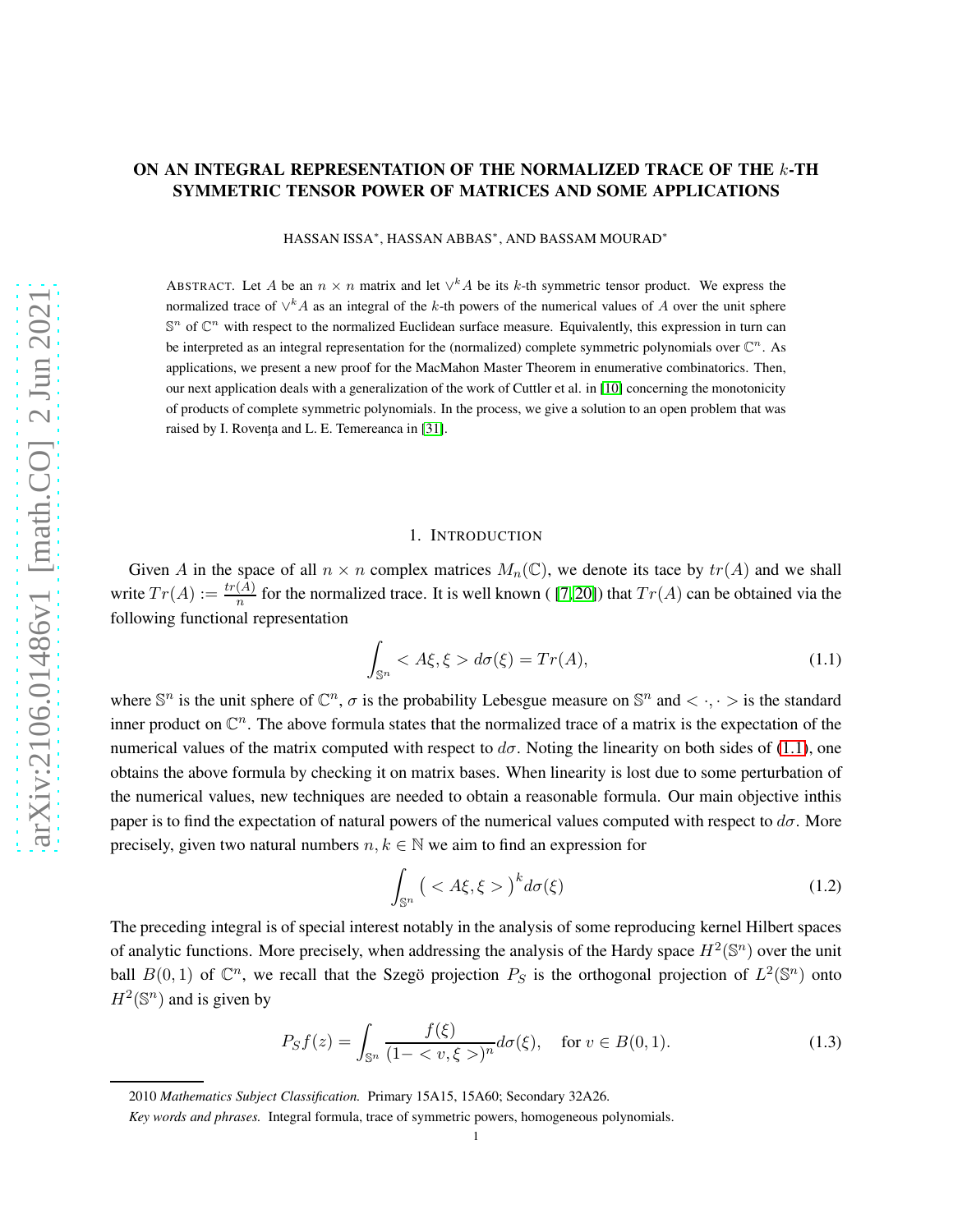This integral representation for  $P_S$  is due to a classical series representation for the reproducing kernel in terms of an orthonormal basis (cf. [\[33\]](#page-15-2)). Note that for a fixed  $v \in B(0,1)$ , if  $\delta_v$  is the pointwise evaluation at v then the linear functional  $\delta_v \circ P_S$  is expressed as an infinite series of integral (scalar valued) operators of the form

$$
c_{n,k}\int_{\mathbb{S}^n}()^k f(\xi)d\sigma(\xi),
$$

where  $c_{n,k} = \binom{n+k-1}{k}$  $k<sup>k-1</sup>$ ). Thus, it is natural to refer to such operators as the "building blocks" for the Szegö projection. In order to clarify the connection of such analysis to our work, we consider a collection of integral transforms  ${T_{A,k}}_{A \in M_n(\mathbb{C}), k \in \mathbb{N}}$  on  $L^2(\mathbb{S}^n)$  defined by

$$
T_{A,k}f(\mu) = \int_{\mathbb{S}^n} ()^k f(\xi) d\sigma(\xi), \quad \text{for } f \in L^2(\mathbb{S}^n), \quad \mu \in \mathbb{S}^n. \tag{1.4}
$$

Let  $e_1 = (1, 0, \dots, 0) \in \mathbb{C}^n$ , then  $\{T_{A,k}f(e_1)\}_{A \in M_n(\mathbb{C})}$  provides a generalization for the "building blocks" of P<sub>S</sub>. Indeed, given a non-zero  $v \in B(0, 1)$  consider  $A = ||v||_2 U$  where  $||\cdot||_2$  is the Euclidean norm and U is a unitary matrix satisfying  $Ue_1 = \frac{v}{||v||}$  $\frac{v}{\|v\|_2}$ , then

$$
T_{A,k}f(e_1) = \int_{\mathbb{S}^n} ()^k f(\xi) d\sigma(\xi).
$$

It is easy to see that  $T_{A,k}$  is a finite rank operator and apparently the permutation in the  $\mu$ -coordinate might not allow us to get a canonical decomposition of  $T_{A,k}$  for general A. This in turn leads to difficulties in computing the trace of  $T_{A,k}$ . Alternatively, as the kernel  $(< A\mu, \xi>)^k$  is continuous in the  $\mu$  and  $\xi$  variables then the trace of  $T_{A,k}$  is given by [\(1.2\)](#page-0-1). A similar argument holds for the Hilbert-Schmidt norm  $\|\cdot\|_{(2)}$  of  $T_{A,k}$  which in support of our line of investigation, turns out to satisfy the following identity;

$$
c_{n,k}^{\frac{1}{2k}} \|T_{A,k}\|_{(2)}^{\frac{1}{k}} = \left(\int_{\mathbb{S}^n} \|A\xi\|_2^{2k} d\sigma(\xi)\right)^{\frac{1}{2k}}.\tag{1.5}
$$

In this paper, we shall use matrix analysis techniques to find the integral [\(1.2\)](#page-0-1) and then we apply our results to enumerative combinatorics. More explicitly, our main objective is to prove the following main result.

**Theorem 1.1.** Let  $A \in M_n(\mathbb{C})$  and let  $k \in \mathbb{N}$ . Denote by  $Tr(\vee^k A) = \frac{tr(\vee^k A)}{c_{n,k}}$  the normalized trace of the *k-th symmetric power of A then*

$$
\int_{\mathbb{S}^n} \left( \langle A\xi, \xi \rangle \right)^k d\sigma(\xi) = Tr(\vee^k A). \tag{1.6}
$$

Since  $Tr(\vee^k A)$  is simply the evaluation of the normalized complete k-homogenous polynomials  $H_k$  at the eigenvalues of A, the preceding integral can be then interpreted as a representation for such polynomials. A direct consequence of the preceding equation is the positivity of  $H_{2k}$  on  $\mathbb{R}^n$  which has been proved by D. B. Hunter in [\[15\]](#page-14-2). A simpler proof to this fact that is based on Schur convexity of the complete symmetric polynomials, was obtained by I. Rovena and L. E. Temereanca in [\[31\]](#page-15-0). However, we believe that in the context of our work, we offer the simplest proof among the previously mentioned work.

In connection with the analysis of symmetric polynomials, we recall that the Harish-Chandra-Itzykson-Zuber integral which was used by S. Sra in [\[35\]](#page-15-3) to express the normalized Schur polynomials. Via such a representation together with a technique of Schur's convexity, the author in [\[35\]](#page-15-3) presented the sufficiency for a conjecture that was proposed in [\[10\]](#page-14-0) on the monotonicity (via a lexicographic order) for (a product of) normalized Schur polynomials. More explicitly, in [\[10\]](#page-14-0) the authors presented many inequalities for symmetric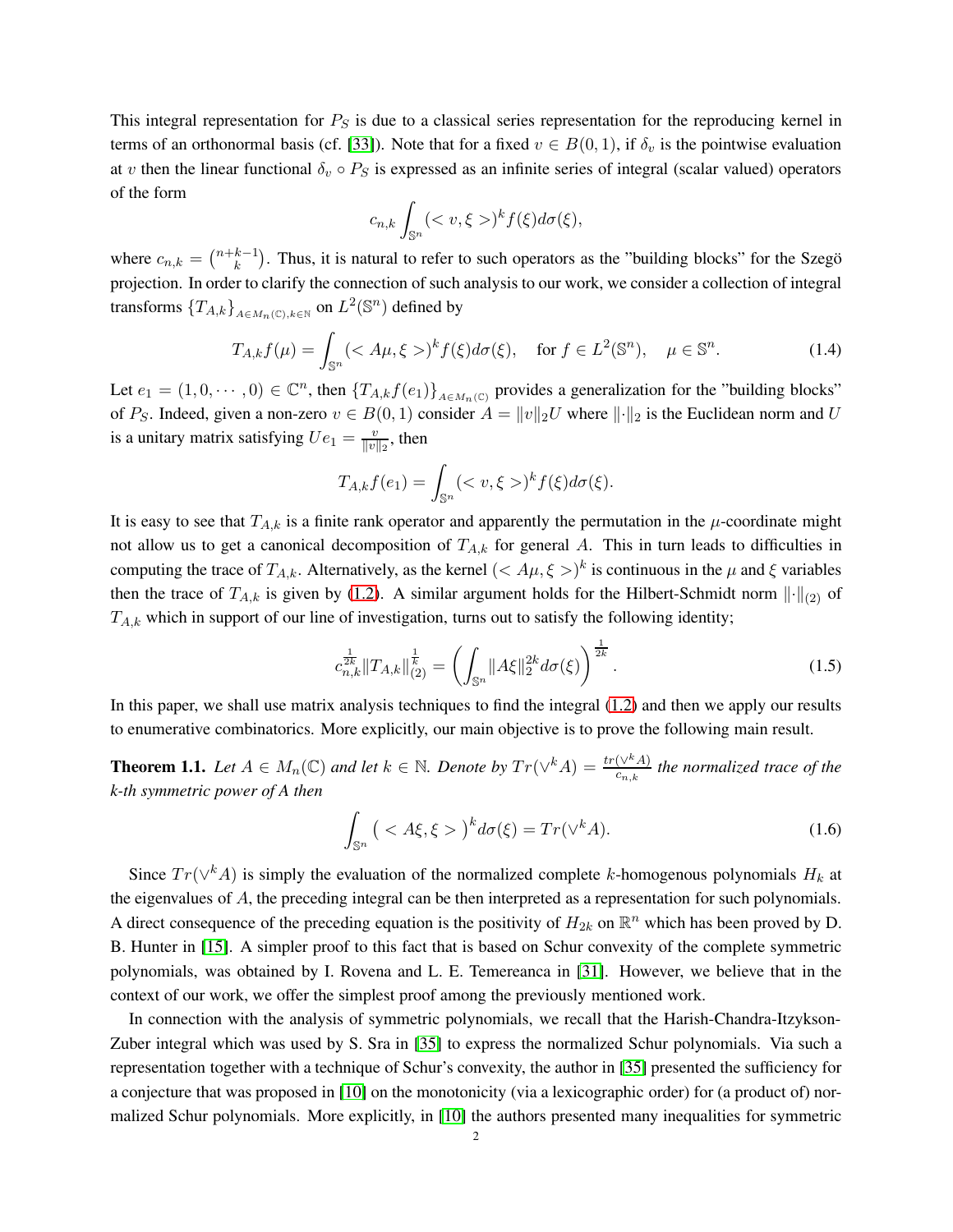functions and in particular, they proved the monotonicity for (a product of) normalized complete symmetric polynomials on  $\mathbb{R}^n_+$ . Another consequence of our results lies in exploiting our integral representation together with a result due Y. L. Tong [\[38\]](#page-15-4) on Schur convexity to prove that this monotonicity holds also for (a product of) normalized complete symmetric polynomials of even degrees on  $\mathbb{R}^n$  not only on  $\mathbb{R}^n_+$ .

The paper is organized as follows. Section 2 is devoted to proving our main theorem. In Section 3 we provide a new proof for Macmahon Master Theorem and we obtain an integral representation for a particular determinant. In the last section, we present a generalization to the monotonicity result in [\[10\]](#page-14-0) and in the process, we give a solution to an open problem that was raised in [\[31\]](#page-15-0).

#### 2. INTEGRAL FORMULA FOR THE TRACE OF SYMMETRIC POWERS

There is a natural way to provide an exact formula for [\(1.2\)](#page-0-1) by integrating polynomials over the unit sphere of arbitrary dimensional complex spaces. For this reason, it is more convenient to use the standard notation from the theory of complex analysis of several variables. For a multi-index  $\alpha = (\alpha_1, \alpha_2, \dots, \alpha_n) \in \mathbb{N}_0^n$  of non-negative integers and for  $z \in \mathbb{C}^n$ , we shall write

$$
\overline{z} = (\overline{z_1}, \overline{z_2}, \cdots, \overline{z_n}), \quad z^{\alpha} = z_1^{\alpha_1} \cdot z_2^{\alpha_2} \cdots z_n^{\alpha_n}, \quad |\alpha| = \alpha_1 + \alpha_2 + \cdots + \alpha_n, \quad \text{and} \quad \alpha! = \alpha_1! \alpha_2! \cdots \alpha_n!.
$$

In connection to matrix analysis, given  $A = (a_{ij}) \in M_n(\mathbb{C})$  we denote by  $a := vec(A^T)$  the vectorization of its transpose i.e.  $a$  is the vector obtained by stacking the rows of A on top of each other (cf. [\[16,](#page-14-3) [17\]](#page-14-4)) so that

$$
a = (a_{11}, a_{12}, \cdots, a_{1n}, a_{21}, a_{22}, \cdots, a_{2n}, \cdots, a_{n1}, \cdots, a_{nn})^T \in \mathbb{C}^{n^2}.
$$

Whenever  $\alpha \in M_{n^2}(\mathbb{N}_0)$ , we will not distinguish between its matrix form and its representation  $vec(\alpha^T) \in$  $\mathbb{N}_\alpha^{n^2}$  $\alpha_0^{n^2}$ . For example, given  $A = (a_{ij}) \in M_n(\mathbb{C})$  and  $\alpha = (\alpha_{ij}) \in M_{n^2}(\mathbb{N}_0)$  we write  $|\alpha| = \sum_{ij} \alpha_{ij}$  and

$$
a^{\alpha} = \prod_{i,j}^{n^2} a_{ij}^{\alpha_{ij}}.
$$

Preliminary to our consideration of the integral formula, we shall express the integrand in [\(1.2\)](#page-0-1) using the above notation.

<span id="page-2-1"></span>**Proposition 2.1.** *Let*  $A \in M_n(\mathbb{C})$  *and*  $k \in \mathbb{N}$ *. Given*  $z \in \mathbb{C}^n$ *, the following holds:* 

<span id="page-2-0"></span>
$$
\left( \langle Az, z \rangle \right)^k = \sum_{\substack{|\alpha|=k \\ \alpha \in M_{n^2}(\mathbb{N}_0)}} \binom{k}{\alpha} a^{\alpha} z^{\left( \sum_i \alpha_{i1}, \sum_i \alpha_{i2}, \cdots, \sum_i \alpha_{in} \right)} \overline{z}^{\left( \sum_j \alpha_{1j}, \sum_j \alpha_{2j}, \cdots, \sum_j \alpha_{nj} \right)}, \tag{2.1}
$$

where  $\binom{k}{\alpha}$  $\binom{k}{\alpha} = \frac{k!}{\alpha!}$  $\frac{k!}{\alpha!}$ .

*Proof.* Applying the multinomial theorem to  $($  <  $Az, z$  >  $)$ <sup>k</sup> =  $\sqrt{ }$  $\sum_{i,j} a_{ij} \overline{z_i} z_j$  $\setminus^k$ leads to: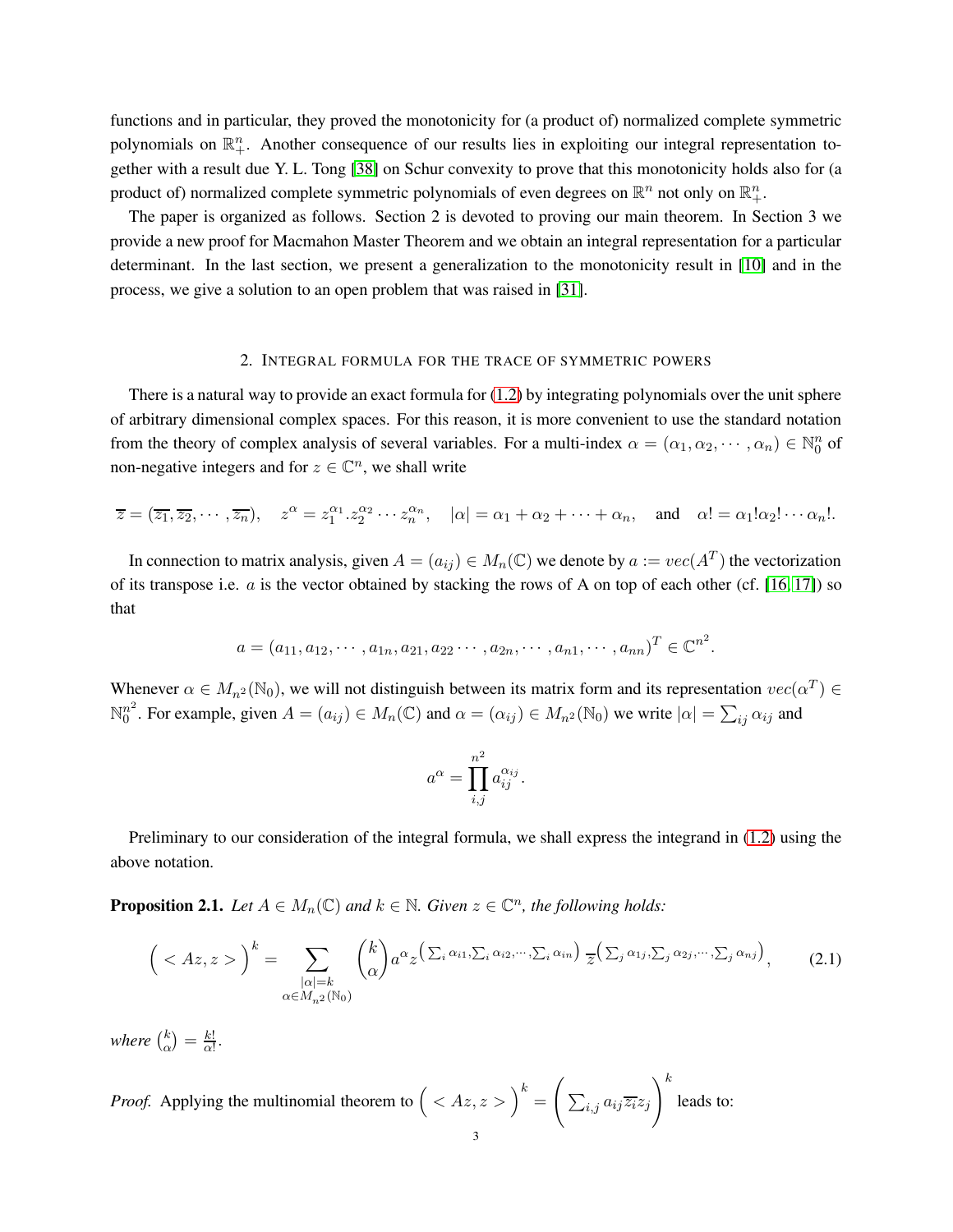$$
\left(\langle A z, z \rangle\right)^k = \sum_{\substack{|\alpha|=k \ \alpha \in \mathbb{N}_0^{n^2}}} \binom{k}{\alpha} \prod_{i,j}^{n^2} a_{ij}^{\alpha_{ij}} \overline{z_i}^{\alpha_{ij}} z_j^{\alpha_{ij}} = \sum_{\substack{|\alpha|=k \ \alpha \in \mathbb{N}_0^{n^2}}} \binom{k}{\alpha} \left[\prod_{i,j}^{n^2} a_{ij}^{\alpha_{ij}}\right] \prod_{i,j}^{n^2} \overline{z_i}^{\alpha_{ij}} z_j^{\alpha_{ij}}
$$

$$
= \sum_{\substack{|\alpha|=k \ \alpha \in \mathbb{N}_0^{n^2}}} \binom{k}{\alpha} a^{\alpha} \prod_{j=1}^n \left[\prod_{i=1}^n \overline{z_i}^{\alpha_{ij}} z_j^{\alpha_{ij}}\right] = \sum_{\substack{|\alpha|=k \ \alpha \in \mathbb{N}_0^{n^2}}} \binom{k}{\alpha} a^{\alpha} \prod_{j=1}^n z_j^{\sum_i \alpha_{ij}} \overline{z_j}^{\alpha_{ij}} \overline{z_j}^{\alpha_{ij}}
$$

$$
= \sum_{\substack{|\alpha|=k \ \alpha \in \mathbb{N}_0^{n^2}}} \binom{k}{\alpha} a^{\alpha} z^{\left(\sum_i \alpha_{i1}, \sum_i \alpha_{i2}, \cdots, \sum_i \alpha_{in}\right)} \overline{z_j}^{\left(\sum_j \alpha_{1j}, \sum_j \alpha_{2j}, \cdots, \sum_j \alpha_{nj}\right)}.
$$

<span id="page-3-1"></span>Remark 2.1. *Suppose that* A *is an upper triangular matrix then the sum on the right hand side of [\(2.1\)](#page-2-0) reduces to those*  $\alpha \in M_{n^2}(\mathbb{N}_0)$  *satisfying*  $|\alpha| = k$  *and*  $\alpha$  *is only upper triangular. Indeed, if*  $\alpha_{i_0j_0} \neq 0$  *for certain*  $i_0 > j_0$  *then as A is upper triangular we have*  $a^{\alpha} = 0$ *.* 

Due to the orthogonality of the monomials on  $L^2(\mathbb{S}^n)$ , a natural condition is then employed on the row sums as well as the column sums of  $\alpha \in M_{n^2}(\mathbb{N}_0)$  when integrating [\(2.1\)](#page-2-0). The next lemma examines the type of  $\alpha$  under such condition.

<span id="page-3-2"></span>**Lemma 2.1.** *Let*  $\alpha \in M_{n^2}(\mathbb{N}_0)$  *be an upper triangular matrix satisfying the condition:* 

<span id="page-3-0"></span>
$$
\sum_{i=1}^{n} \alpha_{il} = \sum_{j=1}^{n} \alpha_{lj} \text{ for every } l = 1, 2 \cdots, n,
$$
\n(2.2)

*then*  $\alpha$  *is a diagonal matrix.* 

*Proof.* We shall proceed by induction. For  $l = 1$ , we have  $\alpha_{11} = \alpha_{11} + \sum_{j=2}^{n} \alpha_{1j}$  so that  $\alpha_{1j} = 0$  for all  $j = 2, \dots n$ . Assume that for all  $k \leq l_0$  we have  $\alpha_{kj} = 0$  whenever  $j \neq k$ . By [\(2.2\)](#page-3-0) the  $(l_0 + 1)$  column sum of  $\alpha$  satisfies

$$
\sum_{i=1}^{n} \alpha_{i,l_0+1} = \sum_{j=1}^{n} \alpha_{l_0+1,j}
$$

Notice that,

$$
\sum_{i=1}^{n} \alpha_{i,l_0+1} = \sum_{i \le l_0}^{n} \underbrace{\alpha_{i,l_0+1}}_{=0} + \alpha_{l_0+1,l_0+1} + \sum_{i > l_0+1}^{n} \underbrace{\alpha_{i,l_0+1}}_{=0}
$$

The first sum on the right hand side of the above equation vanishes by making se of the induction hypothesis and the second sum vanishes as  $\alpha$  is upper triangular. Similarly, by using the fact that  $\alpha$  is upper triangular we get

$$
\sum_{j=1}^{n} \alpha_{l_0+1,j} = \sum_{j \le l_0}^{n} \underbrace{\alpha_{l_0+1,j}}_{=0} + \alpha_{l_0+1,l_0+1} + \sum_{j > l_0+1}^{n} \alpha_{l_0+1,j}.
$$

We conclude that

$$
\alpha_{l_0+1,l_0+1} = \alpha_{l_0+1,l_0+1} + \sum_{j>l_0+1}^{n} \alpha_{l_0+1,j},
$$

which in turn yields that  $\alpha_{l_0+1,j} = 0$  for all  $j > l_0 + 1$ . Thus,  $\alpha$  is diagonal and the proof is complete.  $\Box$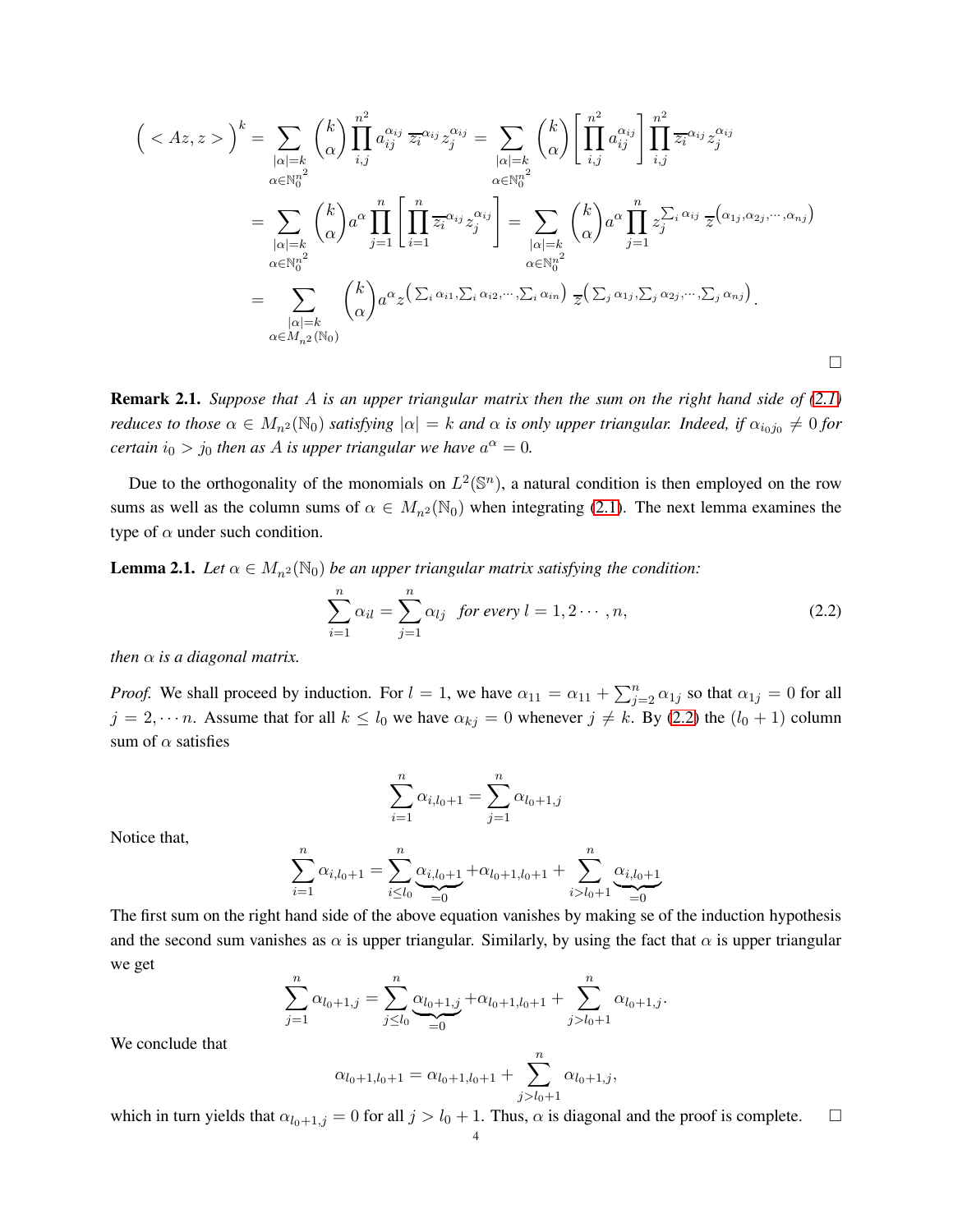Now, for our purposes we need a well-known result for the exact value for integration of monomials on spheres. Such explicit value plays an important role in real, complex and harmonic analysis (cf. for example [\[2,](#page-14-5) [12,](#page-14-6) [21\]](#page-15-5)). In particular, for the study of (commuting) Toeplitz operators on the Segal-Bargmann space [\[5,](#page-14-7) [18,](#page-14-8) [19\]](#page-14-9). A simple proof using complex analysis for the next lemma could be found in [\[11\]](#page-14-10) and is due to V. Bargmann and E. Nelson as indicated by G.B. Folland in [\[11\]](#page-14-10) (see also Proposition 1.4.9 in [\[32\]](#page-15-6)).

<span id="page-4-1"></span>**Lemma 2.2.** Let  $\sigma$  be the normalized probability measure on the unit sphere  $\mathbb{S}^n$  of  $\mathbb{C}^n$ . For any  $\alpha, \beta \in \mathbb{N}_0^n$ *we have*

<span id="page-4-4"></span>
$$
\int_{\mathbb{S}^n} \xi^{\alpha} \overline{\xi}^{\beta} d\sigma(\xi) = \begin{cases} \frac{(n-1)! \alpha!}{(n-1+|\alpha|)!} & \alpha = \beta; \\ 0 & \alpha \neq \beta. \end{cases}
$$
(2.3)

In order to prove our main theorem, we shall follow the notation used in [\[6\]](#page-14-11) for the symmetric tensor product (or power) of matrices. Recall that, for  $k \in \mathbb{N}$  the symmetric tensor product of  $\mathbb{C}^n$ , denoted by  $\vee^k \mathbb{C}^n$  is the subspace of  $\otimes^k \mathbb{C}^n$  spanned by all elementary symmetric tensor products  $x_1 \vee x_2 \vee \cdots \vee x_k$  of vectors  $x_i \in \mathbb{C}^n$ . Given  $A \in M_n(\mathbb{C})$ , we denote by  $\vee^k A$  the kth-symmetric tensor power of A i.e.  $\vee^k A$  is the matrix in  $M_{c_{n,k}}(\mathbb{C})$  representing the linear operator  $\vee^k A$  :  $\vee^k \mathbb{C}^n \longrightarrow \vee^k \mathbb{C}^n$  whose first definition on the elementary symmetric tensor product of vectors is given by

<span id="page-4-0"></span>
$$
\vee^k A(x_1 \vee x_2 \vee \cdots \vee x_k) := Ax_1 \vee Ax_2 \vee \cdots \vee Ax_k. \tag{2.4}
$$

Recall that the k-th complete elementary symmetric polynomial with n-complex variables is a homogeneous polynomial of order k given by

$$
h_k(z) = \sum_{\substack{|\alpha|=k \\ \alpha \in \mathbb{N}_0^n}} z^{\alpha}, \quad z \in \mathbb{C}^n.
$$

Here, and in the sequel, if the spectrum  $sp(A) = \{\lambda_i \mid i = 1, \dots, n\}$  we shall denote the (un-ordered) n-tuple by  $\lambda = \lambda(A) := (\lambda_1, \lambda_2, \dots, \lambda_n) \in \mathbb{C}^n$  counted with their multiplicities. Using [\(2.4\)](#page-4-0) it is easy to check that  $sp(\vee^k A) = \{\lambda_{i_1}\lambda_{i_2}\cdots\lambda_{i_k} \mid 1 \leq i_1 \leq i_2 \leq \cdots \leq i_k \leq n\}$ . This leads to the well-known formula for the trace of  $\vee^k A$  in terms of  $\lambda_1, \lambda_2, \cdots, \lambda_n$ :

<span id="page-4-5"></span>
$$
tr(\vee^k A) = \sum_{1 \le i_1 \le i_2 \le \dots \le i_k \le n} \lambda_{i_1} \lambda_{i_2} \dots \lambda_{i_k} = h_k(\lambda),
$$
\n(2.5)

Now we are in a position to prove our main result which is Theorem 1.1. For the sake of the reader, we shall restate it again here as follows.

<span id="page-4-3"></span>**Theorem 2.1.** Let  $A \in M_n(\mathbb{C})$  and let  $k \in \mathbb{N}$ . Denote by  $Tr(\vee^k A) = \frac{tr(\vee^k A)}{c_n k}$  $\frac{(\nabla^m A)}{c_{n,k}}$  the normalized trace of the *k-th symmetric power of A, then*

<span id="page-4-2"></span>
$$
\int_{\mathbb{S}^n} \left( \langle A\xi, \xi \rangle \right)^k d\sigma(\xi) = Tr(\vee^k A). \tag{2.6}
$$

*Proof.* Using Schur's decomposition, one can write  $A = U^*TU$  with T upper triangular and U is unitary. So that the change of variable  $u = U \xi$  provides

$$
\int_{\mathbb{S}^n} \left( \langle A\xi, \xi \rangle \right)^k d\sigma(\xi) = \int_{\mathbb{S}^n} \left( \langle TU\xi, U\xi \rangle \right)^k d\sigma(U^*u) = \int_{\mathbb{S}^n} \left( \langle Tu, u \rangle \right)^k d\sigma(u),
$$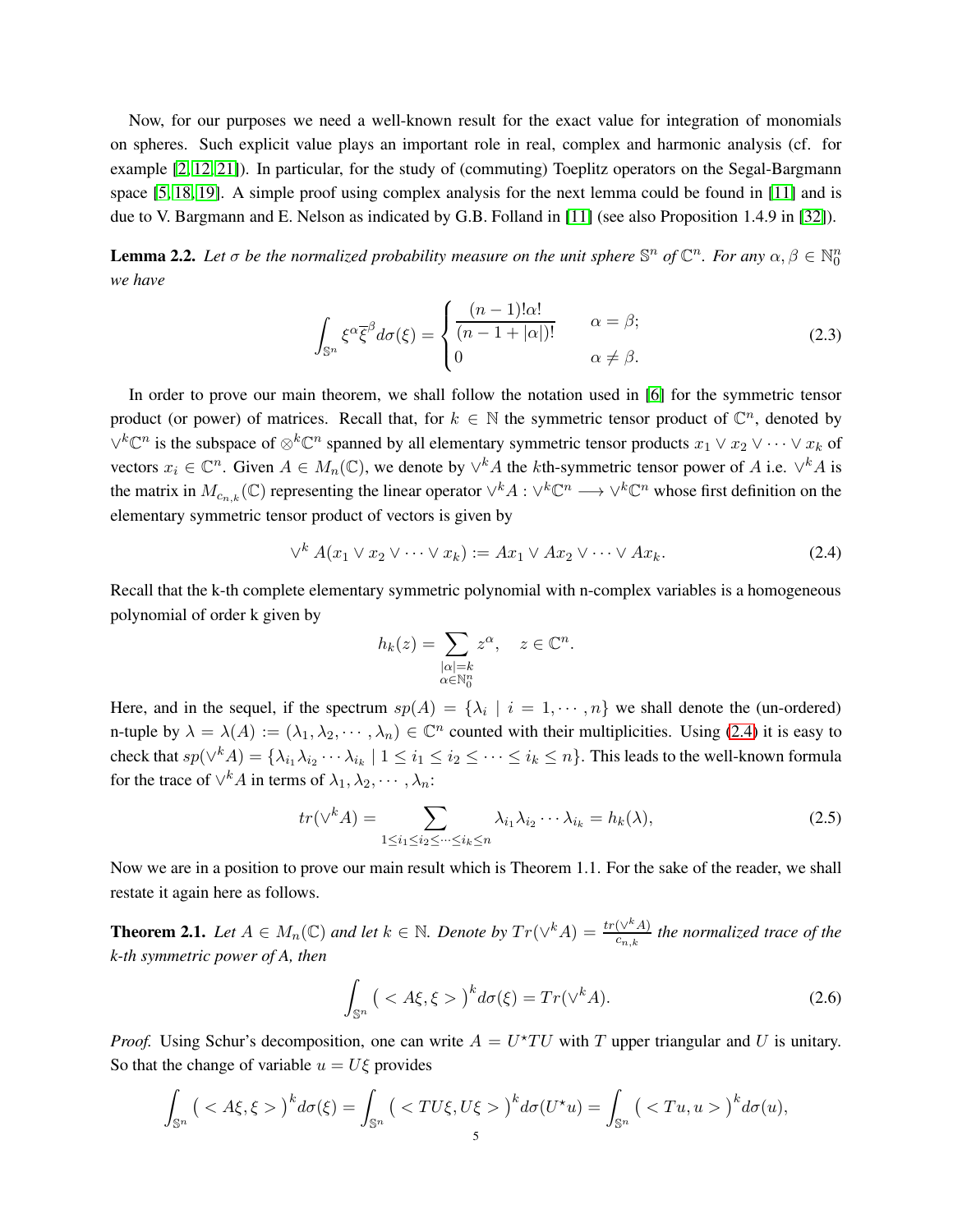where the last equality follows from the invariance of  $\sigma$  under unitary transformation. Thus, we may assume that A is upper triangular and  $\lambda = (a_{11}, a_{22}, \cdots, a_{nn})$ . By Proposition [2.1](#page-2-1) and Remark [2.1,](#page-3-1) we obtain that

$$
\int_{\mathbb{S}^n} \big( < A\xi, \xi > \big)^k d\sigma(\xi)
$$

is given by

$$
\sum_{\substack{|\alpha|=k\\ \alpha\in M_{n^2}(\mathbb{N}_0)\\ \alpha \text{ upper triangular}}} {k \choose \alpha} a^{\alpha} \int_{\mathbb{S}^n} \xi^{\left(\sum_i \alpha_{i1}, \sum_i \alpha_{i2}, \cdots, \sum_i \alpha_{in}\right)} \overline{\xi}^{\left(\sum_j \alpha_{1j}, \sum_j \alpha_{2j}, \cdots, \sum_j \alpha_{nj}\right)} d\sigma(\xi).
$$

Following Lemma [2.2,](#page-4-1) the preceding integral terms vanishes for all  $\alpha$  except when

$$
\sum_{i=1}^{n} \alpha_{il} = \sum_{j=1}^{n} \alpha_{lj}, \quad \text{for every } l = 1, 2 \cdots, n.
$$

By Lemma [2.1,](#page-3-2)  $\alpha$  is a diagonal matrix so that

$$
a^{\alpha} = \lambda_1^{\alpha_{11}} \lambda_2^{\alpha_{22}} \cdots \lambda_2^{\alpha_{nn}} = \lambda^{\alpha},
$$

where in the last equality we considered  $\alpha = (\alpha_1, \alpha_2, \cdots, \alpha_n) = (\alpha_{11}, \alpha_{22}, \cdots, \alpha_{nn})$  as an *n*-tuple in  $\mathbb{N}_0^n$ . This reduces the preceding integral to the following form

$$
\int_{\mathbb{S}^n} \left( \langle A\xi, \xi \rangle \right)^k d\sigma(u) = \sum_{\substack{|\alpha|=k \\ \alpha \in \mathbb{N}^n}} \binom{k}{\alpha} \lambda^{\alpha} \int_{\mathbb{S}^n} \xi^{\left(\alpha_{11}, \alpha_{22}, \cdots, \alpha_{nn}\right)} \overline{\xi}^{\left(\alpha_{11}, \alpha_{22}, \cdots, \alpha_{nn}\right)} d\sigma(\xi).
$$

Another application of Lemma [2.2](#page-4-1) for the norms of monomials, yields

<span id="page-5-1"></span>
$$
\int_{\mathbb{S}^n} \left( \langle A\xi, \xi \rangle \right)^k d\sigma(\xi) = \sum_{\substack{|\alpha| = k \\ \alpha \in \mathbb{N}_0^n}} \binom{k}{\alpha} \lambda^{\alpha} \frac{(n-1)! \alpha!}{(n-1+|\alpha|)!}
$$
\n
$$
= \sum_{\substack{|\alpha| = k \\ \alpha \in \mathbb{N}_0^n}} \frac{k!}{\alpha!} \lambda^{\alpha} \frac{(n-1)! \alpha!}{(n-1+k)!}
$$
\n
$$
= \frac{k!(n-1)!}{(n-1+k)!} \sum_{\substack{|\alpha| = k \\ \alpha \in \mathbb{N}_0^n}} \lambda^{\alpha} \tag{2.7}
$$
\n
$$
= \frac{tr(\vee^k A)}{c_{n,k}}.
$$

Formula [\(2.6\)](#page-4-2) merits (at least a quick) discussion on its important role in the analysis of function spaces. It is trivial that [\(2.6\)](#page-4-2) generalizes [\(1.1\)](#page-0-0) from  $k = 1$  to arbitrary  $k \in \mathbb{N}$ . With this in mind, a direct application of ([\(1.1\)](#page-0-0)) to  $\vee^k A \in M_{c_{n,k}}(\mathbb{C})$  together with [\(2.6\)](#page-4-2) provides

<span id="page-5-0"></span>
$$
\int_{\mathbb{S}^{c_{n,k}}} \langle \mathcal{V}^k A \mu, \mu \rangle d\sigma(\mu) = \int_{\mathbb{S}^n} \left( \langle A\xi, \xi \rangle \right)^k d\sigma(\xi). \tag{2.8}
$$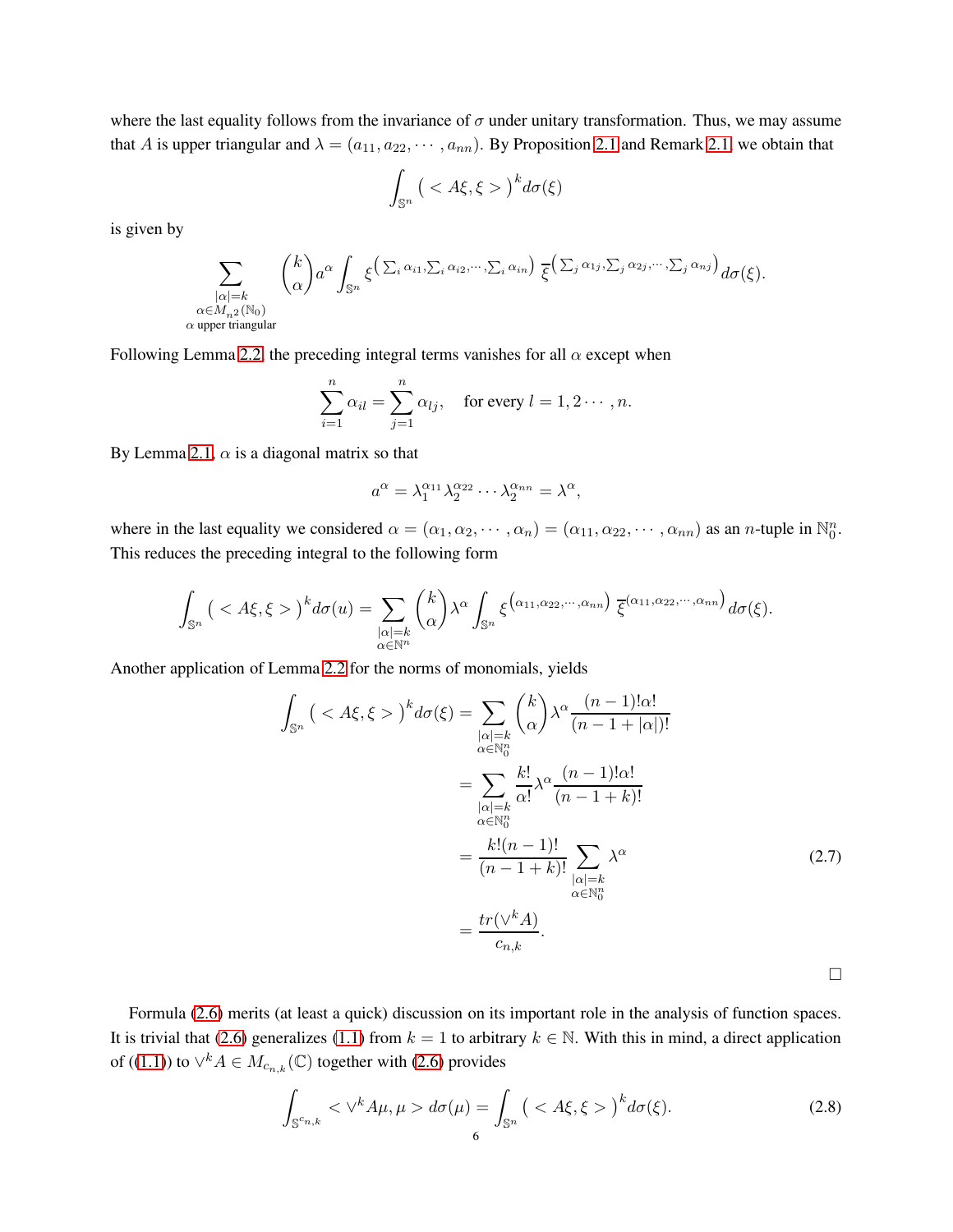The above formula can be viewed as a reduction from integrals over  $\mathbb{S}^{c_{n,k}}$  to integrals over  $\mathbb{S}^n$ . This leads to various applications in the study of the analysis of reproducing kernel Hilbert spaces of analytic function over specific domains. For example, the left hand side of [\(2.8\)](#page-5-0) is the Szegö projection onto  $H^2(\mathbb{S}^{c_{n,k}})$  of

$$
\mathbb{S}^{c_{n,k}} \ni \mu \longrightarrow \langle \vee^k A \mu, \mu \rangle
$$

at  $z = 0 \in \mathbb{C}^{c_{n,k}}$ , while the right hand side is the Szegö projection onto  $H^2(\mathbb{S}^n)$  of

$$
\mathbb{S}^n \ni \xi \longrightarrow \big( < A\xi, \xi > \big)^k
$$

at  $z = 0 \in \mathbb{C}^n$ . Another application is connected to the study of the composition of Toeplitz operators on the Segal-Bargmann space. We refer the reader to [\[1,](#page-14-12) [4,](#page-14-13) [9,](#page-14-14) [19\]](#page-14-9) where integral reduction was frequently used to obtain a composition formula for some classes of Toeplitz operators.

Notice that Formula [\(2.6\)](#page-4-2) shows that the integral depends on the spectrum of the matrix. However, by expressing the complete symmetric polynomials as power sums we obtain that the integral depends only on moments of the eigenvalues. For this reason, we present the following well-known result on representing the complete symmetric polynomials in terms of power sums.

**Lemma 2.3** ( [\[24\]](#page-15-7) pp. 24-25). Let  $k \in \mathbb{N}$  and let  $h_k(x) = \sum_{|\alpha|=k} x^{\alpha}$ . For each  $r \in \mathbb{N}$  put  $p_r(x) = \sum_{i=1}^n x_i^r$ . Given a non-zero compactly supported sequence arranged in decreasing order  $\beta=(\beta_1,\beta_2,\cdots,\beta_l,0,0,0\cdots)\in$ N∞*, define*

$$
p_{\beta}(x)=p_{\beta_1}(x)p_{\beta_2}(x)\cdots p_{\beta_l}(x),
$$

*with*  $β$ <sub>*l</sub> is the leading entry of*  $β$ *. Then,*</sub>

$$
h_k(x) = \sum_{|\beta|=k} z_{\beta}^{-1} p_{\beta}(x),
$$
\n(2.9)

*where*

$$
z_{\beta} = \prod_{i \ge 1} i^{m_i} m_i! \tag{2.10}
$$

 $and$   $m_i$  *is the number for which*  $i$  *is occurring in*  $\beta$ *.* 

We shall apply the preceding lemma to express the trace of the symmetric tensor product of a matrix A in-terms of product of traces of powers of A. Following the notation in the above lemma, Formula [\(2.6\)](#page-4-2) can then be reformulated in-terms of the *rth*-moments of the eigenvalues  $p_r(\lambda) = \sum_{i=1}^n \lambda_i^r$  as follows:

<span id="page-6-0"></span>
$$
c_{n,k} \int_{\mathbb{S}^n} \left( \langle A\xi, \xi \rangle \right)^k d\sigma(\xi) = \sum_{\substack{|\beta|=k \\ \beta_1 \ge \beta_2 \ge \dots \ge \beta_k \ge 0}} z_{\beta}^{-1} p_{\beta}(\lambda) = \sum_{\substack{|\beta|=k \\ \beta_1 \ge \beta_2 \ge \dots \ge \beta_k \ge 0}} z_{\beta}^{-1} \prod_{t=1}^l tr(A^{\beta_t}). \tag{2.11}
$$

Notice that the condition for which  $\beta \in \mathbb{N}_0^k$  is trivial since  $\beta$  is decreasing with  $|\beta| = k$ . Using the basic fact that the product of traces is the trace of tensor products, Eq.  $(2.11)$  can be rewritten as follows

<span id="page-6-1"></span>
$$
c_{n,k}\int_{\mathbb{S}^n} \left( \langle A\xi, \xi \rangle \right)^k d\sigma(\xi) = \sum_{\substack{|\beta|=k\\ \beta_1 \ge \beta_2 \ge \dots \ge \beta_k \ge 0}} z_{\beta}^{-1} tr \left[ \bigotimes_{t=1}^l A^{\beta_t} \right],\tag{2.12}
$$

where  $\otimes$  denotes the tensor (Kronecker) product of matrices.

With an inspection of equations  $(2.11)$  and  $(2.12)$  one obtains an "exhaustive behavior" of the *l*-index of β. Indeed, in both equations there is no-need to worry about  $β<sub>i</sub>$  whenever  $i > l$  so fixing l will be helpful in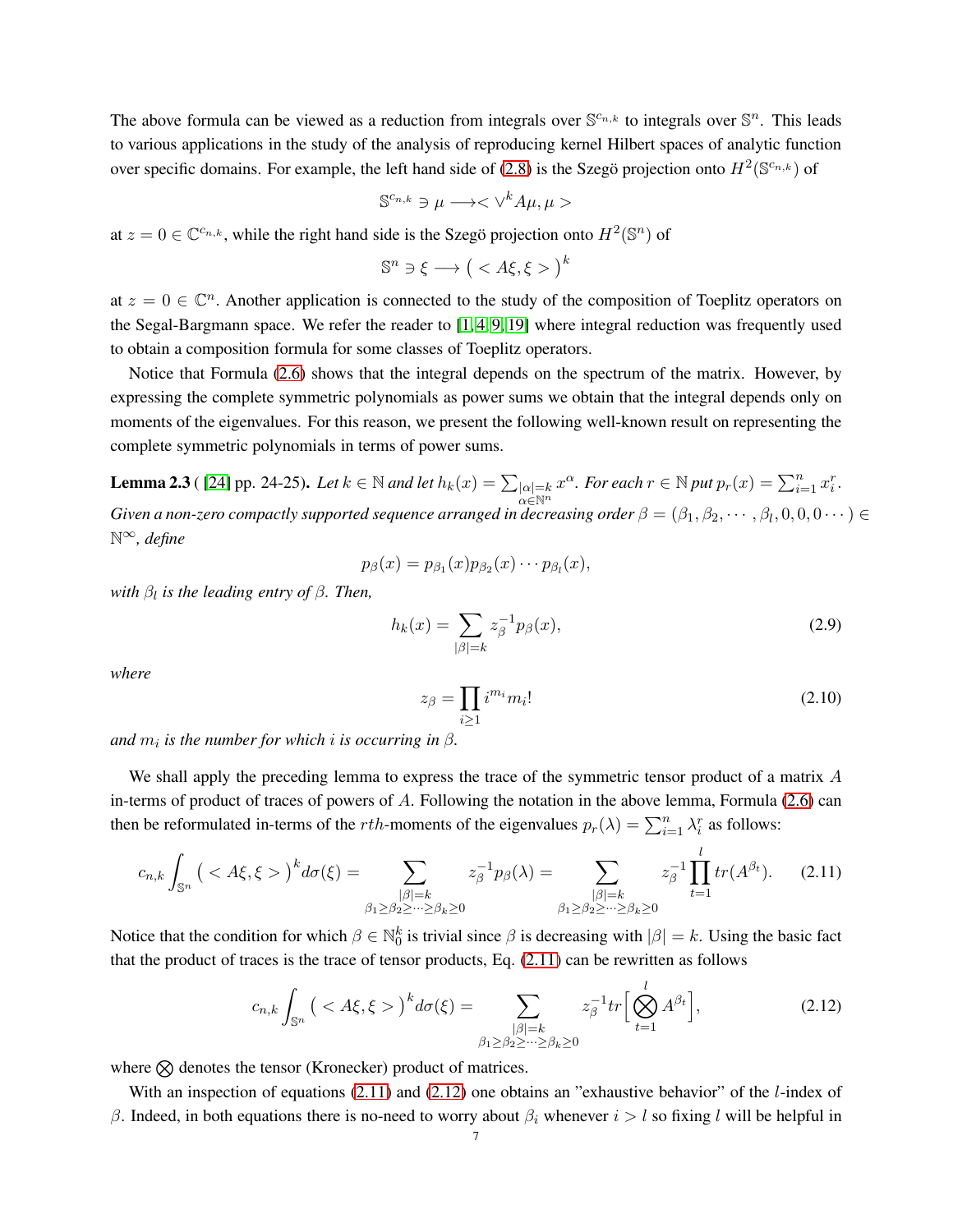computation. Moreover, regarding [\(2.12\)](#page-6-1) one might be interested in summing up tensor powers of matrices (of same dimension). This also amounts to collecting the multi-indices having the same index in the leading term. For this reason, we consider

$$
S^k := \{ \beta = (\beta_1, \beta_2, \cdots, \beta_k) \in \mathbb{N}_0^k \mid \beta_1 \ge \beta_2 \ge \cdots \ge \beta_k \text{ and } |\beta| = k \}
$$

and for each  $l = 1, 2, \dots, k$  we set

$$
S_l^k = \{ \beta \in S^k \mid \beta_l \neq 0 \text{ and } \beta_i = 0 \text{ for all } i > l \}.
$$

It is worthy to mention here that  $\{S_l^k\}_{l=1,2,\dots,k}$  forms a partition for  $S^k$  and thus we conclude from the previous discussion the following new formulation of Theorem [2.1.](#page-4-3)

**Corollary 2.1.** *Let*  $A \in M_n(\mathbb{C})$  *and let*  $k \in \mathbb{N}$  *then the following holds* 

$$
c_{n,k} \int_{\mathbb{S}^n} \left( \langle A\xi, \xi \rangle \right)^k d\sigma(\xi) = \sum_{l=1}^k \sum_{\beta \in S_l^k} \frac{1}{z_{\beta}} \prod_{t=1}^l tr(A^{\beta_t}) \tag{2.13}
$$

<span id="page-7-1"></span><span id="page-7-0"></span>
$$
= \sum_{l=1}^{k} tr \left[ \left( \sum_{\beta \in S_{l}^{k}} \frac{1}{z_{\beta}} \bigotimes_{t=1}^{l} A^{\beta_{t}} \right) \right]. \tag{2.14}
$$

The next example is devoted to finding the explicit value of the integral formula for the cases  $k = 2, \dots 6$ . Since going from [\(2.13\)](#page-7-0) to [\(2.14\)](#page-7-1) is direct, we shall only apply [\(2.14\)](#page-7-1) for the cases  $k = 2$  and  $k = 3$ .

**Example 2.1.** For a given  $k, n \in \mathbb{N}$  put  $c_{n,k} = \binom{n+k-1}{k}$  ${k-1 \choose k}$  then for any  $A \in M_n(\mathbb{C})$  the following formulas *hold*

$$
c_{n,2} \int_{\mathbb{S}^n} \left( \langle A\xi, \xi \rangle \right)^2 d\sigma(\xi) = \frac{1}{2} tr(A^2) + \frac{1}{2} tr(A \otimes A) = \frac{1}{2} tr(A^2) + \frac{1}{2} (trA)^2 \tag{2.15}
$$

$$
c_{n,3} \int_{\mathbb{S}^n} \left( \langle A\xi, \xi \rangle \right)^3 d\sigma(\xi) = \frac{1}{3} tr(A^3) + \frac{1}{2} tr(A^2 \otimes A) + \frac{1}{6} tr(A \otimes A \otimes A)
$$
  
= 
$$
\frac{1}{3} tr(A^3) + \frac{1}{2} [tr(A^2)] tr(A) + \frac{1}{6} [trA]^3.
$$
 (2.16)

$$
c_{n,4} \int_{\mathbb{S}^n} \left( \langle A\xi, \xi \rangle \right)^4 d\sigma(\xi) = \frac{1}{4} tr(A^4) + \frac{1}{3} tr(A^3) tr(A) + \frac{1}{8} [tr(A^2)]^2 + \frac{1}{4} tr(A^2) [tr(A)]^2 + \frac{1}{24} [tr(A)]^4.
$$
\n(2.17)

$$
c_{n,5} \int_{\mathbb{S}^n} \left( \langle A\xi, \xi \rangle \right)^5 d\sigma(\xi) = \frac{1}{5} tr(A^5) + \frac{1}{4} [tr(A^4)] tr(A) + \frac{1}{6} [tr(A^3)] [tr(A^2)] + \frac{1}{6} [tr(A^3)] [tr(A)]^2 + \frac{1}{8} [tr(A^2)]^2 (trA) + \frac{1}{12} tr(A^2) [tr(A)]^3 + \frac{1}{120} [tr(A)]^5.
$$
\n(2.18)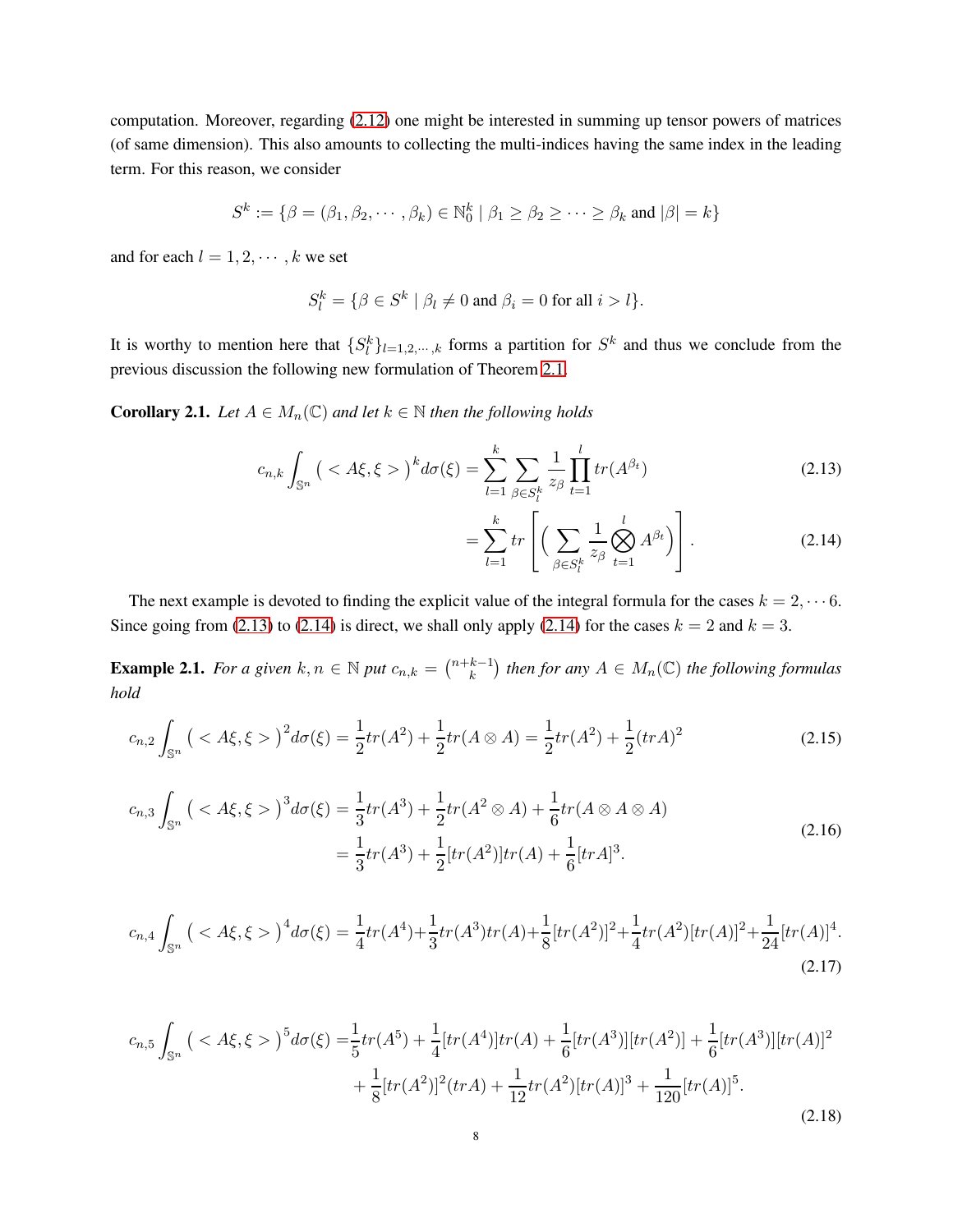$$
c_{n,6} \int_{\mathbb{S}^n} \left( \langle A\xi, \xi \rangle \right)^6 d\sigma(\xi) = \frac{1}{6} tr(A^6) + \frac{1}{5} [tr(A^5)] tr(A) + \frac{1}{8} [tr(A^4)] [tr(A^2)] + \frac{1}{18} [tr(A^3)]^2
$$
  
+ 
$$
\frac{1}{8} [tr(A^4)] [tr(A)]^2 + \frac{1}{6} [tr(A^3)] [tr(A^2)] [tr(A)] + \frac{1}{48} [tr(A^2)]^3
$$
  
+ 
$$
\frac{1}{18} [tr(A^3)] [tr(A)]^3 + \frac{1}{16} [tr(A^2)]^2 [tr(A)]^2
$$
  
+ 
$$
\frac{1}{48} [tr(A^2)] [tr(A)]^4 + \frac{1}{720} [tr(A)]^6.
$$
 (2.19)

We conclude this section by noting that Eq. (2.15) can be obtained from Corollary 2.3 and Theorem 2.4 in [\[7\]](#page-14-1), while to the best of our knowledge Equations (2.16)-(2.19) are new.

## 3. A NEW PROOF OF MACMAHON MASTER THEOREM

This section is devoted to provide a simple proof for MacMahon Master theory. This theory has been central in combinatorics and in the theory of angular momentum of systems of particles as well. The original proof is due to P. A. MacMahon [\[25\]](#page-15-8) while another proof depending on complex analysis was provided by I. J. Good in [\[14\]](#page-14-15). Our proof seems to be the simplest. Making use of the results in the previous section, let us first present an integral representation of a particular determinant as follows.

**Corollary 3.1.** *Let*  $B \in M_n(\mathbb{C})$  *with*  $||B||_2 = \sup_{||x||=1} ||Bx||_2 < 1$  *then* 

<span id="page-8-0"></span>
$$
\int_{\mathbb{S}^n} \frac{d\sigma(\xi)}{(\langle (I_n - B)\xi, \xi \rangle)^n} = \det(I_n - B)^{-1}.
$$
\n(3.1)

*Proof.* By Theorem [2.1,](#page-4-3) we know that for each  $k \in \mathbb{N}$  the following identity holds

$$
\int_{\mathbb{S}^n} \binom{n+k-1}{k} \big( < B\xi, \xi > \big)^k d\sigma(\xi) = \sum_{\substack{|\alpha|=k \\ \alpha \in \mathbb{N}^n}} \lambda^{\alpha}.
$$

Since  $||B||_2 < 1$  the series  $\sum_{k=0}^{\infty} {\binom{n+k-1}{k}}$  ${k-1 \choose k}$   $\Big( \Big\langle B\xi, \xi \Big\rangle \Big)^k$  converges absolutely and is dominated by 1  $\frac{1}{(1 - ||B||_2)^n}$ . Hence by Lebesgue dominated convergence theorem we get

$$
\int_{\mathbb{S}^n} \sum_{k=0}^{\infty} {n+k-1 \choose k} \left( < B\xi, \xi > \right)^k = \sum_{k=0}^{\infty} \sum_{\substack{|\alpha|=k \\ \alpha \in \mathbb{N}^n}} \lambda^{\alpha}
$$

i.e.

<span id="page-8-1"></span>
$$
\int_{\mathbb{S}^n} (1 - \langle B\xi, \xi \rangle)^{-n} d\sigma(\xi) = \sum_{\alpha \in \mathbb{N}^n} \lambda^{\alpha} = \prod_{j=1}^n \frac{1}{1 - \lambda_j} = \frac{1}{\det(I_n - B)}.
$$
\n(3.2)

Remark 3.1. *Note that the monotone convergence theorem ensures that Eq. [\(3.1\)](#page-8-0) remains true for any positive semidefinite matrix B. Also, it is easy to see that for any*  $c \in \mathbb{C}$  *with*  $|c| > 1$  *and for any non-zero matrix*  $A \in M_n(\mathbb{C})$ *, we have* 

$$
\int_{\mathbb{S}^n} \frac{d\sigma(\xi)}{(\langle c||A||_2 I_n - A)\xi, \xi \rangle^n} = \det(c||A||_2 I_n - A)^{-1}.
$$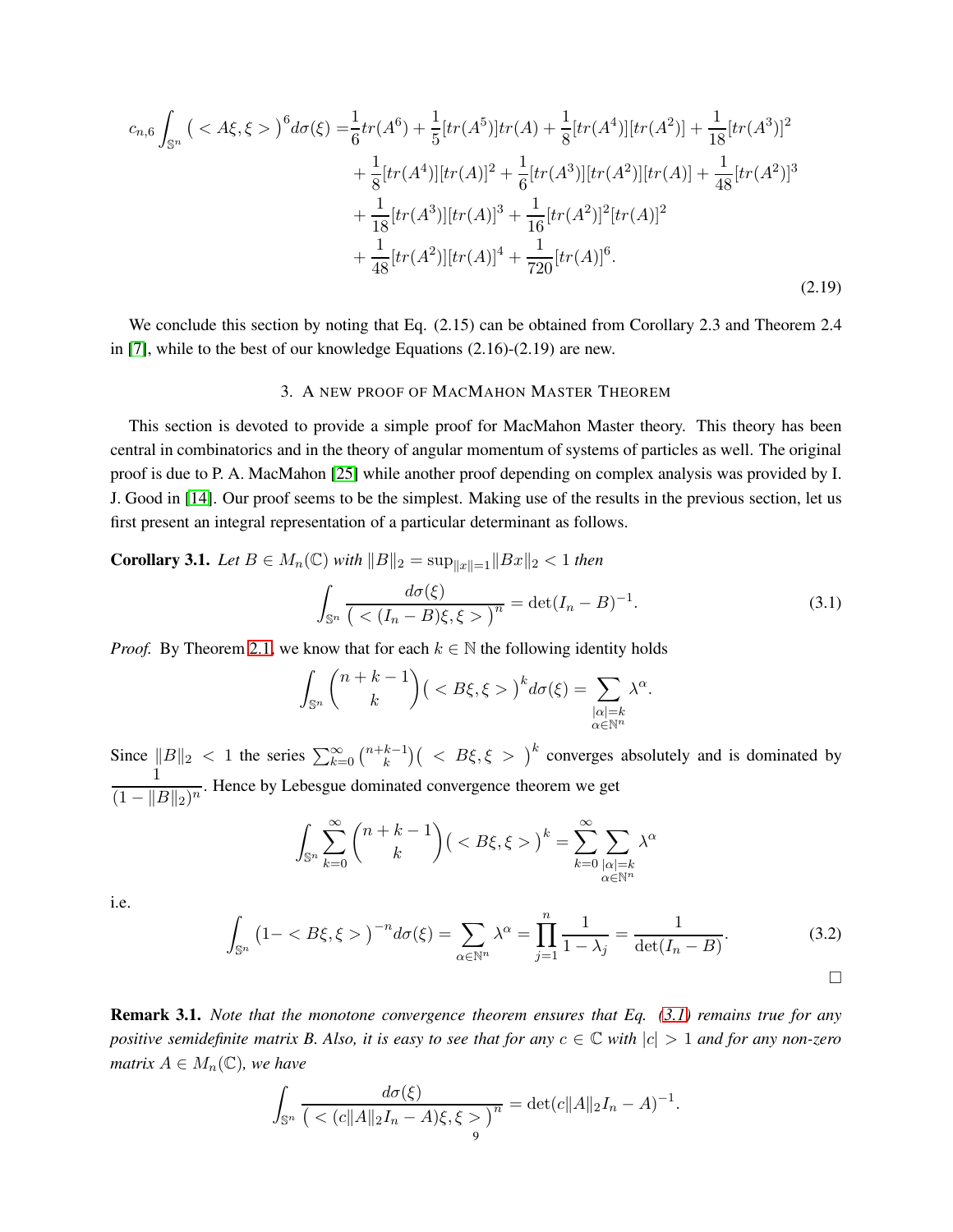Now, we are ready to present our proof for MacMahon Master theorem.

**Theorem 3.1** (MacMahon). Let  $A = (a_{ij}) \in M_n(\mathbb{C})$ ,  $\alpha \in \mathbb{N}^n$  and  $x = (x_1, x_2, \dots, x_n)^T$  be a formal variable. Then the coefficient of  $x^{\alpha}$  intheexpressionof  $\left( Ax\right) ^{\alpha}$  is equal to the coefficient of  $x^{\alpha}$  in the expansion of  $\det(I_n - \Delta(x)B)^{-1}$ , where  $\Delta(x)$  is the diagonal matrix given by  $\Delta(x) = \text{diag}(x_1, 2, \dots, x_n)$ .

*Proof.* For  $k \in \mathbb{N}$  and for each  $\beta \in \mathbb{N}^n$  with  $|\beta| = k$ , denote by  $c_{\beta}$  the coefficient of  $x^{\beta}$  in  $(Ax)^{\beta}$ . Since  $\lambda(\Delta(x)A) = \lambda(A\Delta(x))$  then by [\(2.7\)](#page-5-1) we have

$$
h_k(\lambda(\Delta(x)A)) = c_{n,k} \int_{\mathbb{S}^n} \left( \langle A\Delta(x)\xi, \xi \rangle \right)^k d\sigma(\xi)
$$
  
=  $c_{n,k} \int_{\mathbb{S}^n} \left[ \left\langle \left( \sum_{j=1}^n a_{1j} x_j \xi_j, \sum_{j=1}^n a_{2j} x_j \xi_j, \cdots, \sum_{j=1}^n a_{nj} x_j \xi_j \right)^T, \xi \right\rangle \right]^k d\sigma(\xi)$ 

Applying again the multinomial theorem, we get

$$
h_k\left(\lambda(\Delta(x)A)\right) = c_{n,k} \sum_{\substack{|\beta|=k\\ \beta \in \mathbb{N}^n}} \binom{k}{\beta} \int_{\mathbb{S}^n} c_{\beta} x^{\beta} \xi^{\beta} \overline{\xi}^{\beta} d\sigma(\xi) = c_{n,k} \sum_{\substack{|\beta|=k\\ \beta \in \mathbb{N}^n}} \binom{k}{\beta} \frac{(n-1)! \beta!}{(n-1+|\beta|)!} \tag{3.3}
$$

<span id="page-9-0"></span>
$$
= \frac{(n+k-1)!}{(n-1)!k!} \sum_{\substack{|\beta|=k\\ \beta \in \mathbb{N}^n}} \frac{k!}{\beta!} c_{\beta} x^{\beta} \frac{(n-1)! \beta!}{(n-1+k)!} = \sum_{\substack{|\beta|=k\\ \beta \in \mathbb{N}^n}} c_{\beta} x^{\beta},
$$
(3.4)

where the second equality in [\(3.3\)](#page-9-0) follows from [\(2.3\)](#page-4-4). Finally, taking the sum over  $k \in \mathbb{N}$  and using [\(3.2\)](#page-8-1) we obtain

$$
\det(I_n - \Delta(x)B)^{-1} = \sum_{\alpha \in \mathbb{N}^n} \lambda^{\alpha} ((\Delta(x)A)) = \sum_{k=0}^{\infty} h_k (\lambda(\Delta(x)A)) = \sum_{\beta \in \mathbb{N}^n} c_{\beta} x^{\beta}.
$$

## 4. ON THE MONOTONICITY OF COMPLETE SYMMETRIC POLYNOMIALS

In this section, we extend the definition of k-homogeneous complete symmetric polynomials where  $k \in \mathbb{N}$ to arbitrary  $p \in \mathbb{R}^+$ . We then exploit the definition to introduce a natural extension for the term-normalized homogeneous polynomial. Using the theory of majorization, we obtain a Schur convexity of this extension. As a consequence , we obtain a generalization of Theorem 7.3 in [\[10\]](#page-14-0) and we answer an open problem raised in [\[31\]](#page-15-0) as well.

Throughout this section, we shall follow the standard notation used in the study of symmetric polynomials and the theory of majorization. Thus, for m-tuples  $\lambda, \mu \in \mathbb{R}^m_+$  we say that  $\lambda$  is majorized by  $\mu$  and we will write  $\lambda \preceq \mu$  if

$$
\sum_{i=1}^k \lambda_{[i]} \leq \sum_{i=1}^j \mu_{[i]}, \ j=1\cdots n-1 \quad \text{and} \quad |\lambda|=|\mu|,
$$

where  $x_{[i]}$  is the *i*he component obtained from  $x = (x_1, \dots, x_n)$  after arranging its components in decreasing order. In the case where  $\mu \in \mathbb{R}_+^n$  and  $n < m$ , then we shall complete the components of  $\mu$  to an m-tuple by adding zeros so that the preceding notion is still well defined. If  $\lambda$  and  $\mu$  are partitions of (possibly different) natural integers then we shall write

$$
\lambda \sqsubseteq \mu \quad \text{if } \frac{\lambda}{|\lambda|} \preceq \frac{\mu}{|\mu|},
$$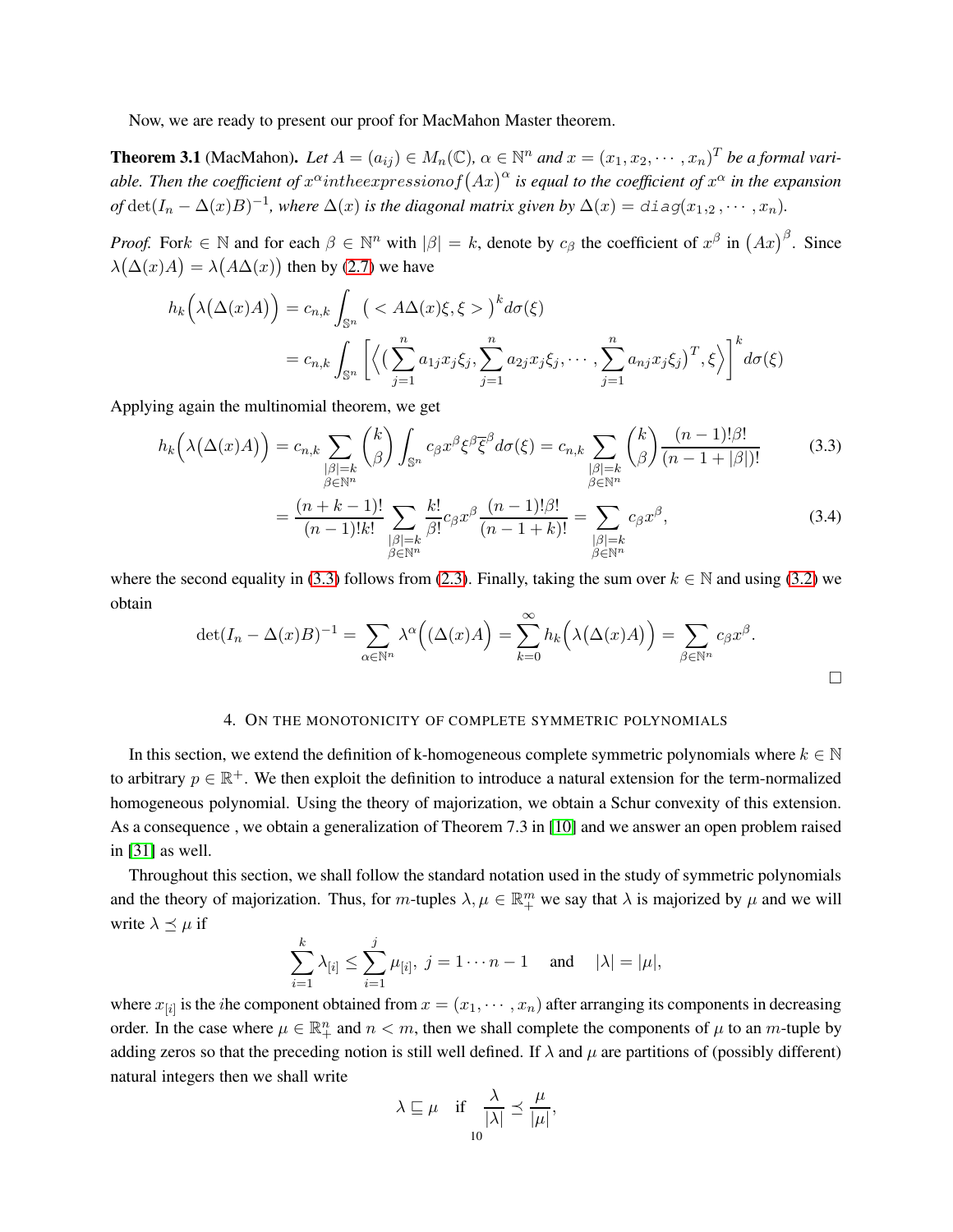For each  $k \in \mathbb{N}$ , we shall denote by  $H_k$  to be the normalized complete symmetric polynomial on  $\mathbb{C}^n$  i.e.

$$
H_k(z) = \frac{h_k(z)}{c_{n,k}}.\tag{4.1}
$$

Given  $\lambda = (\lambda_1, \dots, \lambda_m) \in \mathbb{N}^m$ , the term-normalized homogeneous complete symmetric function is defined on  $\mathbb{C}^n$  by

$$
H_{\lambda}(z) = \prod_{i=1}^{m} H_{\lambda_i}(z). \tag{4.2}
$$

In addition, for  $x \in \mathbb{R}^n_+$  and for the map defined by

<span id="page-10-1"></span>
$$
\mathfrak{H}_{\lambda}(x) := \sqrt[1\lambda]{H_{\lambda}(x)},\tag{4.3}
$$

the authors in [\[10\]](#page-14-0) proved the monotonicity of  $\mathfrak{H}_{\lambda}$  on  $\mathbb{R}^n_+$  as follows.

**Theorem 4.1** (Theorem 7.3, [\[10\]](#page-14-0)). *Given integer partitions*  $\lambda$  *and*  $\mu$  *with*  $\lambda \sqsubseteq \mu$ *, then for any*  $x \in \mathbb{R}^n_+$  *we have*

$$
\mathfrak{H}_{\lambda}(x) \leq \mathfrak{H}_{\mu}(x). \tag{4.4}
$$

In [\[35\]](#page-15-3), the author used the Harish-Chandra-Itzykson-Zuber (HCIZ) integral to represent the term-normalized Schur polynomials in order to obtain a monotonicity result concerning a conjecture formulated in [\[10\]](#page-14-0). As mentioned earlier, we shall next use the integral representation obtained in Section 2 to provide a generalization of the preceding theorem. Our work is based on majorization methods for moments and thus differs from the algebraic approach used in [\[10\]](#page-14-0). Since the integrand in HCIZ involves two matrices, the author in [\[35\]](#page-15-3) was able to express the term-normalized Schur polynomial as a single integral (over the set of unitary matrices). The existence of the exponential term in HCIZ was needed to obtain a Schur convexity result. In our case, the integral is over a finite product of spheres and the integrand is given by powers of numerical values and so many difficulties naturally arise.

For an arbitrary  $z \in \mathbb{C}^n$ , we shall write  $Z := \text{diag}(z_1, \dots, z_n) \in M_n(\mathbb{C})$ . Thus, by [\(2.5\)](#page-4-5) and [\(2.6\)](#page-4-2) we have the following representation for the normalized complete symmetric polynomials

<span id="page-10-0"></span>
$$
H_k(z) = \int_{\mathbb{S}^n} \left( \langle Z\xi, \xi \rangle \right)^k d\sigma(\xi) \tag{4.5}
$$

In [\[15\]](#page-14-2), the author proved that  $H_{2k}$  is positive definite on  $\mathbb{R}^n$  using a differential operator approach and some identities between symmetric polynomials. Following a post by T. Tao concerning this issue, two proofs were presented by I. Roventa and L. E. Temereanca for the positivity but still based on polynomial identities and some computations. In the next corollary, we present our own proof not only for the positivity but also for the definitness of this property for  $H_{2k}$ .

# **Corollary 4.1.** The even degree complete symmetric polynomials are positive definite on  $\mathbb{R}^n$ .

*Proof.* Using the representaion [\(4.5\)](#page-10-0), we know that for any  $x \in \mathbb{R}^n$  we have

<span id="page-10-2"></span>
$$
H_{2k}(x) = \int_{\mathbb{S}^n} \left( \langle X\xi, \xi \rangle \right)^{2k} d\sigma(\xi), \tag{4.6}
$$

where  $X = \text{diag}(x_1, \dots, x_n)$  so that positivity is clear. If  $H_{2k}(x) = 0$  then the map

$$
\mathbb{S}^n \ni \xi \longrightarrow \big( < X\xi, \xi > \big)^2 \in \mathbb{R}_+
$$

is equal to zero almost everywhere on  $\mathbb{S}^n$ . By continuity of the preceding map, we obtain  $\langle X\xi, \xi \rangle = 0$  for all  $\xi \in \mathbb{S}^n$  or equivalently  $x = 0$ .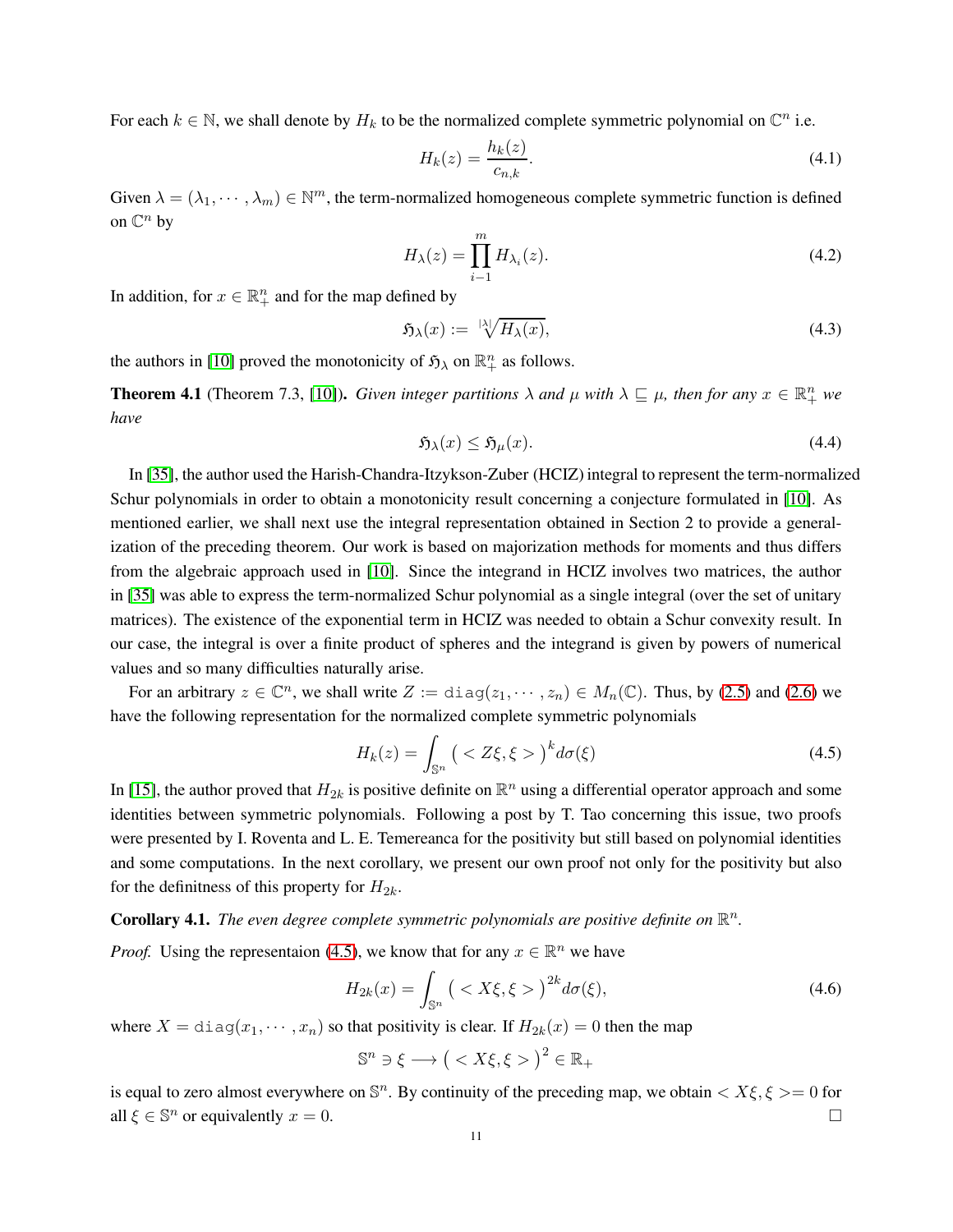Motivated by the latter property, we introduce the following definition and we shall use the same notation as in [\(4.3\)](#page-10-1)

# **Definition 4.1.** *Given*  $\nu = (\nu_1, \nu_2, \cdots, \nu_m) \in \mathbb{N}^m$ , let the map  $\mathfrak{H}_{2\nu}$  be defined on  $\mathbb{R}^n$  by

$$
\mathfrak{H}_{2\nu}(x):=\sqrt[2|\nu|]{H_{2\nu}(x)}.
$$

In the following proposition, we examine the possibility of an extension Formula [\(4.6\)](#page-10-2) from the case of integer powers to the case of arbitrary real powers.

**Proposition 4.1.** *Let*  $X \in M_n(\mathbb{C})$  *be a non-zero positive semidefinite matrix. Then for any*  $p \in \mathbb{R}$ *, the integral*

$$
\int_{\mathbb{S}^n} \left( \langle X\xi, \xi \rangle \right)^p d\sigma(\xi) \tag{4.7}
$$

*is well defined with values in*  $]0,\infty[$ *.* 

*Proof.* Suppose first that  $p > 0$ , then clearly the proposition follows from the inequality

$$
\int_{\mathbb{S}^n} \left( \langle X\xi, \xi \rangle \right)^p d\sigma(\xi) \leq \int_{\mathbb{S}^n} \left( w(X) \right)^p d\sigma(\xi) = \left( w(X) \right)^p,
$$

where  $w(\cdot)$  denotes the numerical radius norm. On the other hand, if  $p < 0$  and if v denotes the Lebesgue measure on  $\mathbb{C}^n$ . then we consider the following set

$$
F := \Big\{ z \in \mathbb{C}^n \mid =0 \Big\}.
$$

As  $X \ge 0$  and  $X \ne 0$  then  $F = \ker X$  which is an intersection of hyperplanes in  $\mathbb{C}^n$ . So that  $v(F) = 0$  or equivalently  $F\setminus\{0\}$  is measurable and  $v(F\setminus\{0\}) = 0$ . Next, we consider the set defined by

$$
E := \Big\{ \xi \in \mathbb{S}^n \mid < X\xi, \xi \geq 0 \Big\}.
$$

By the definition of the sigma-algebra on  $\mathbb{S}^n$  (cf. for example Chapter 6, Section 3 in [\[36\]](#page-15-9)), the set E is measurable if and only if the set

$$
\widetilde{E} := \left\{ z \in B(0,1) \mid z \neq 0 \text{ and } \frac{z}{|z|} \in E \right\}
$$

is Lebesgue measurable in  $\mathbb{C}^n$ . Notice that by representing z in polar coordinates  $z = r\xi$  with  $r \in ]0,\infty[$  we obtain

$$
\widetilde{E} = B(0,1) \cap F \backslash \{0\}
$$

and hence E is measurable. Let  $\mu_1$  be the corresponding radial measure on  $(0, \infty)$  i.e.  $\mu_1(\theta) = \int_{\theta} r^{2n-1} dr$ for every Lebesgue measurable set  $\theta$  in  $(0, \infty)$ . Since  $F \setminus \{0\} = (0, \infty) \times E = \bigcup_{l \in \mathbb{N}} (0, l) \times E$  then

$$
0 = v(F \setminus \{0\}) = \lim_{l \to \infty} \mu_1((0, l)) \sigma(E) = \lim_{l \to \infty} \frac{l}{2n} \sigma(E)
$$

which holds only in the case when  $\sigma(E) = 0$ . Let f be the map on  $\mathbb{S}^n$  defined by  $f(\xi) = ( \langle X \xi, \xi \rangle)^p$ with values in [0,  $\infty$ ]. As f is real valued continuous function on  $E^c := \mathbb{S}^n \backslash \{E\}$  then f is measurable on  $E^c$  and therefore on  $\mathbb{S}^n$ . Moreover, as E is a null- $\sigma$ -set then

<span id="page-11-0"></span>
$$
\int_{\mathbb{S}^n} \left( \langle X\xi, \xi \rangle \right)^p d\sigma(\xi) = \int_{\mathbb{S}^n} \left( \langle X\xi, \xi \rangle \right)^p \chi_{E^c}(\xi) d\sigma(\xi). \tag{4.8}
$$

By the unitary invariance of  $\sigma$ , one can assume that X is diagonal and the preceding formula remains true. Indeed, compared to the work in Section 1 the only factor that needs to be examined is  $\chi_{E^c}$ . However,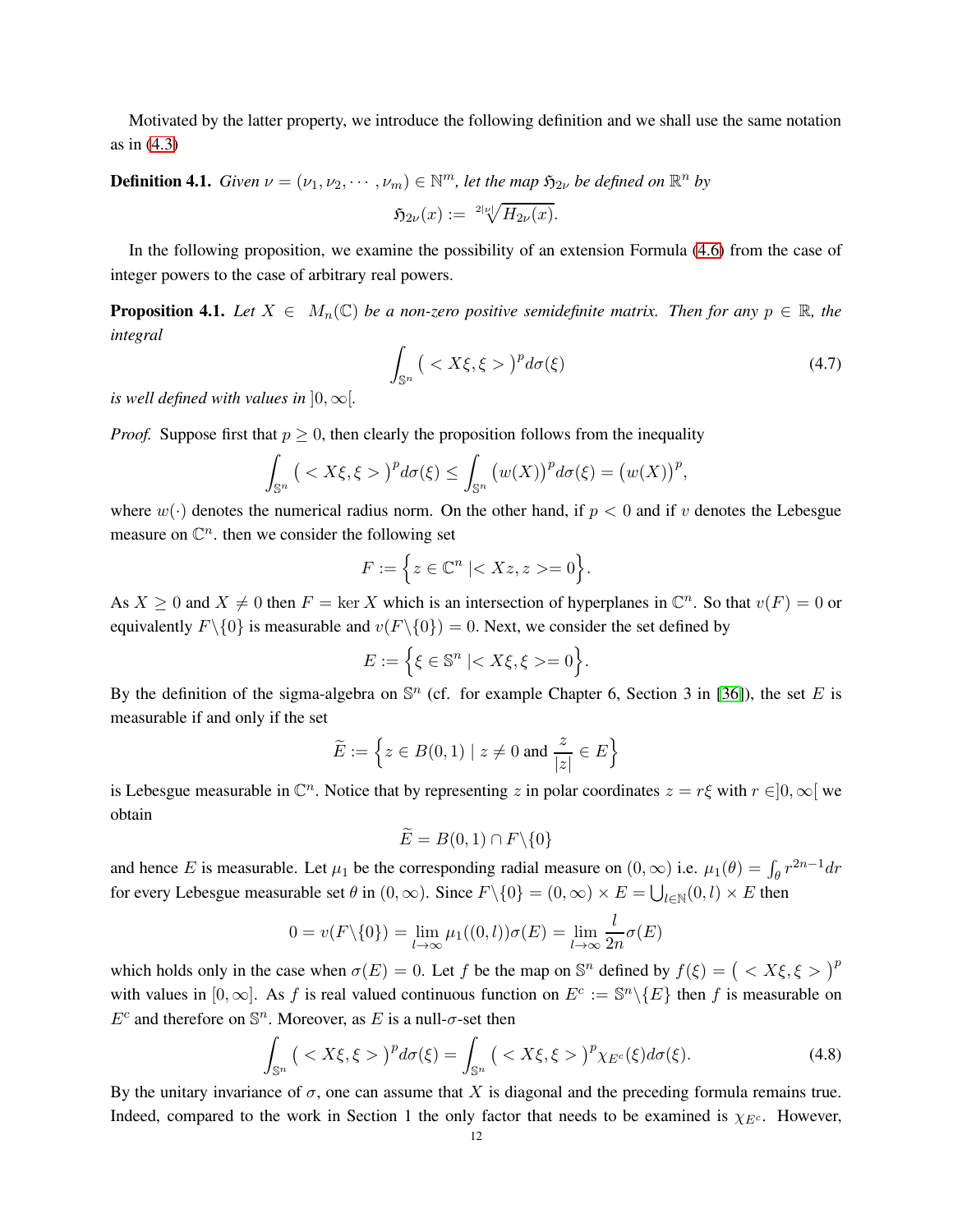writing  $X = U^* \Delta U$  with  $\Delta$  being diagonal matrix and  $U \in U_n$  then by the invariance of the Euclidean norm under unitary transformation we have

$$
E = \left\{ \xi \in \mathbb{S}^n \mid \langle X\xi, \xi \rangle = 0 \right\} = \left\{ \xi \in \mathbb{S}^n \mid \langle \Delta U\xi, U\xi \rangle = 0 \right\} = \left\{ \eta \in \mathbb{S}^n \mid \langle \Delta \eta, \eta \rangle = 0 \right\},\
$$

where the last equality folllows from the fact that  $U$  is an isometry. The above equation shows that  $\chi_E(U\xi) = 1$  if and only if  $\xi \in \mathbb{S}^n$  and  $\langle \Delta U \xi, U \xi \rangle = 0$  which is equivalent to say that  $\xi \in E$ . Therefore,  $\chi_{E^c}(U\xi) = \chi_{E^c}(\xi)$  and thus we can assume  $X = \text{diag}(x_1, \dots, x_n)$  with  $x = \lambda(X)$  being a non-zero vector in  $\mathbb{R}^n_+$ . It remains to prove that the value of the integral is strictly positive. For this, we let  $\tilde{x} = \min\{x_i \mid x_i \neq 0\}$  and  $\hat{x} = \max\{x_i \mid x_i \neq 0\}$  then clearly  $\tilde{x} > 0$ ,  $\hat{x} > 0$  and

$$
\hat{x}^p \le \big( < X\xi, \xi > \big)^p \le \check{x}^p,
$$

where the above inequality holds for all  $\xi \in E^c$ . Therefore, by [\(4.8\)](#page-11-0) we get

$$
\hat{x}^p \le \int_{\mathbb{S}^n} \left( \langle X\xi, \xi \rangle \right)^p d\sigma(\xi) \le \check{x}^p.
$$

Motivated by the above result, we introduce the following generalization for normalized (and term normalized) complete homogeneous polynomials on  $\mathbb{R}^n_+$ .

**Definition 4.2.** Let  $p \in \mathbb{R}$ . The p-homogeneous function  $H_p$  is the map defined on  $\mathbb{R}^n_+$  by

$$
H_p(x) = \begin{cases} \int_{\mathbb{S}^n} \left( \langle X\xi, \xi \rangle \right)^p d\sigma(\xi) & \text{if } x \neq 0\\ 0, & \text{if } x = 0, \end{cases}
$$
 (4.9)

where  $X = diag(x_1, \dots, x_n)$ . In addition, given  $\lambda = (\lambda_1, \dots, \lambda_m) \in \mathbb{R}^m$  we define the term-normalized λ*-function by*

$$
H_{\lambda}(x) = \prod_{i=1}^{m} H_{\lambda_i}(x). \tag{4.10}
$$

In [\[38\]](#page-15-4), and based on Muirhead Theorem, Y. L. Tong provided an inequality for the expectation of product of independent random variables with a majorization condition. The case where the probability measure is considered on  $[0,\infty]$  can be found in [\[27\]](#page-15-10) (see p. 107). We formulate this result in the context of our work and we provide a proof motivated by the work of S. Sra in [\[35\]](#page-15-3) which is based on a Schur's result for convex symmetric functions.

<span id="page-12-0"></span>**Theorem 4.2.** Let  $f : \mathbb{S}^n \longrightarrow \mathbb{R}_+$  be a measurable function. Let  $I \subseteq \mathbb{R}$  be an interval and assume that

$$
\int_{\mathbb{S}^n} f^p(\xi) d\sigma(\xi) < \infty
$$

*for all*  $p \in I$ *. Then for any*  $m \in \mathbb{N}$  *the map* 

$$
F(\lambda) := \prod_{i=1}^{m} \int_{\mathbb{S}^n} f^{\lambda_i}(\xi) d\sigma(\xi)
$$
\n(4.11)

*is Schur convex on*  $I<sup>m</sup>$ *. Moreover, if*  $\lambda, \mu \in I<sup>m</sup>$  are integer partitions with  $\lambda \sqsubseteq \mu$  then

$$
\sqrt[|x|]{F(\lambda)} \le \sqrt[|x|]{F(\mu)}
$$
\n(4.12)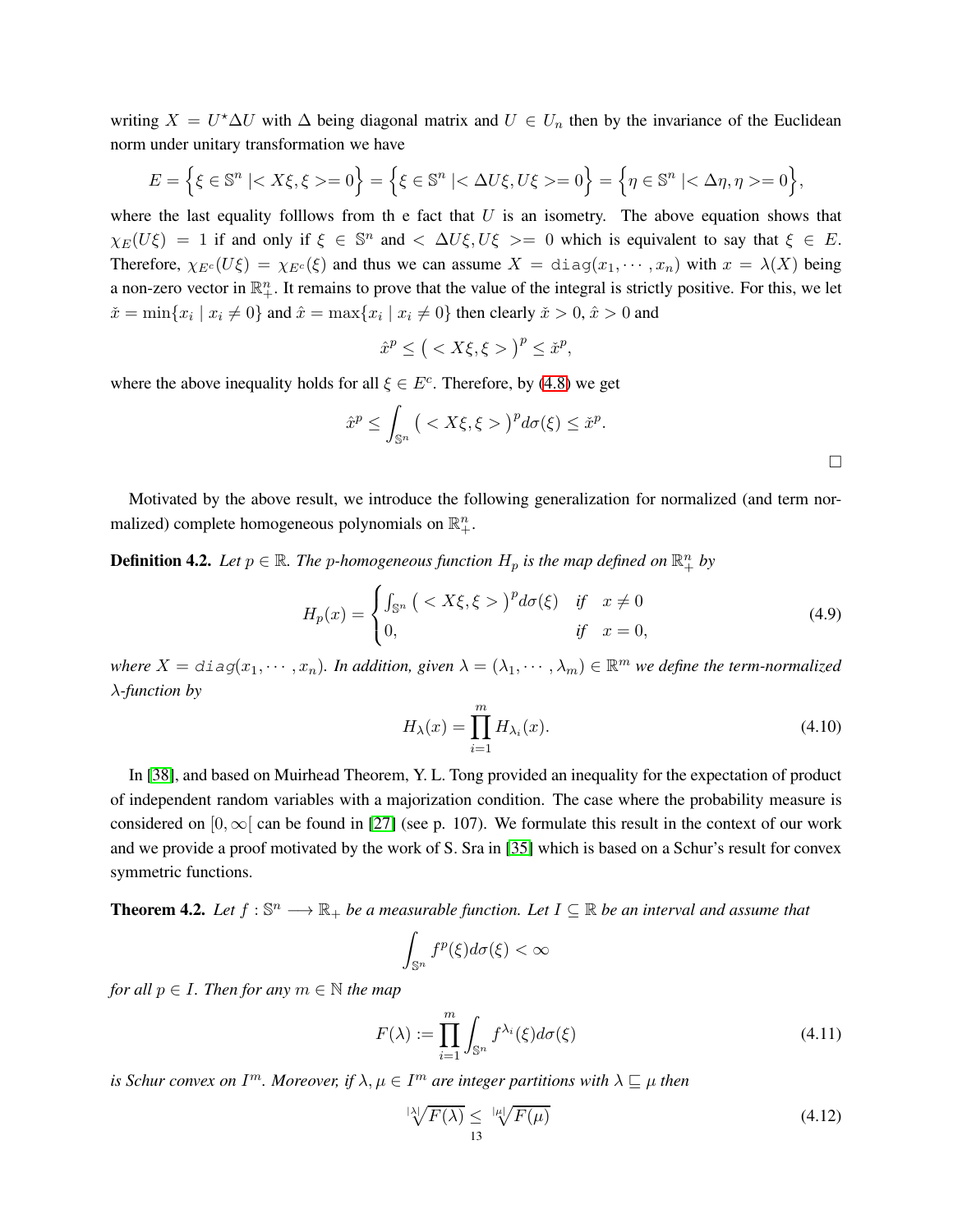*Proof.* As F is continuous and symmetric it is sufficient to prove F is convex (cf. [\[27\]](#page-15-10) p. 97). Now, by Fubini's theorem we write

$$
F(\lambda) = \int_{\mathbb{S}^n \times \mathbb{S}^n \times \dots \mathbb{S}^n} \prod_{i=1}^m f^{\lambda^i} d(\xi^i),
$$

where  $\xi^i$  is the coordinates in the *i*-th copy of  $\mathbb{S}^n$ . Thus, for  $\lambda, \mu \in I^m$ , the power mean inequality yields

$$
F(\frac{\lambda+\mu}{2})=\int_{\mathbb{S}^n\times\mathbb{S}^n\times\cdots\mathbb{S}^n}\sqrt{\prod_{i=1}^m f^{\lambda^i}}\sqrt{\prod_{i=1}^m f^{\mu^i}}\leq \int_{\mathbb{S}^n\times\mathbb{S}^n\times\cdots\mathbb{S}^n}\frac{\prod_{i=1}^m f^{\lambda^i}+\prod_{i=1}^m f^{\mu^i}}{2}=\frac{F(\lambda)}{2}+\frac{F(\mu)}{2}.
$$

In case where  $\lambda, \mu \in I^m$  are integer partitions the condition  $\lambda \sqsubseteq \mu$  is equivalent to  $\lambda^{|\mu|} \preceq \mu^{|\lambda|}$  (cf. [\[10\]](#page-14-0)). Hence applying the Schur convexity of F on  $I^{m|\mu}$  we obtain the following.

$$
\prod_{i=1}^{m} \int_{\mathbb{S}^{n}} f^{\lambda_{i}} = \Big[ \prod_{i=1}^{m} \int_{\mathbb{S}^{n}} f^{\lambda_{i}} \Big]^{\frac{|\mu|}{|\mu|}} \n= \Big[ \underbrace{\int_{\mathbb{S}^{n}} f^{\lambda_{1}} \int_{\mathbb{S}^{n}} f^{\lambda_{1}} \dots \int_{\mathbb{S}^{n}} f^{\lambda_{1}} \int_{\mathbb{S}^{n}} f^{\lambda_{2}} \dots \int_{\mathbb{S}^{n}} f^{\lambda_{2}} \dots \int_{\mathbb{S}^{n}} f^{\lambda_{m}} \int_{\mathbb{S}^{n}} f^{\lambda_{m}} \dots \int_{\mathbb{S}^{n}} f^{\lambda_{m}} \dots \int_{\mathbb{S}^{n}} f^{\lambda_{m}} \Big]^{\frac{1}{|\mu|}}}{|\mu|} \n\leq \Big[ \underbrace{\int_{\mathbb{S}^{n}} f^{\mu_{1}} \int_{\mathbb{S}^{n}} f^{\mu_{1}} \dots \int_{\mathbb{S}^{n}} f^{\mu_{1}} \underbrace{\int_{\mathbb{S}^{n}} f^{\mu_{2}} \int_{\mathbb{S}^{n}} f^{\mu_{2}} \dots \int_{\mathbb{S}^{n}} f^{\mu_{2}} \dots \int_{\mathbb{S}^{n}} f^{\mu_{m}} \int_{\mathbb{S}^{n}} f^{\mu_{m}} \dots \int_{\mathbb{S}^{n}} f^{\mu_{m}} \Big]^{\frac{1}{|\mu|}}}{|\lambda|} \n= \Big[ \prod_{i=1}^{m} \int_{\mathbb{S}^{n}} f^{\mu_{i}} \Big]^{\frac{|\lambda|}{|\mu|}}.
$$

The following corollaries are the main results of this section. Applying the apreceding theorem to the case  $f(\xi) = \langle X\xi, \xi \rangle$ , whenever  $x \in \mathbb{R}^n_+$  we obtain the following generalization of Theorem 4.1 for the case of term-normalized complete homogeneous polynomials to the term-normalized  $\lambda$ -function as follows.

**Corollary 4.2.** Let  $\lambda \in \mathbb{R}^m$  and  $\mu \in \mathbb{R}^l$ . If  $\lambda \preceq \mu$  then

$$
H_{\lambda}(x) \le H_{\mu}(x), \quad x \in \mathbb{R}^n_+.
$$

*Moreover, if*  $\lambda$ ,  $\mu$  *are integer partitions with*  $\lambda \sqsubseteq \mu$  *then* 

$$
\mathfrak{H}_{\lambda}(x) \leq \mathfrak{H}_{\mu}(x), \quad x \in \mathbb{R}^n_+.
$$

Now let  $x \in \mathbb{R}^n$  and consider the map  $f(\xi) = ( \langle X \xi, \xi \rangle )^2$  then for any  $p \ge 0$  we have

$$
\int_{\mathbb{S}^n} f^p(\xi) d\sigma(\xi) < \infty.
$$

Notice that if  $\lambda = (2\nu_1, \dots, 2\nu_m)$  and  $\mu = (2\eta_1, 2\eta_2, \dots, 2\eta_l)$  are two integer partitions then  $\lambda \sqsubseteq \mu$  if and only if  $\nu \sqsubseteq \eta$ . Applying Theorem [4.2](#page-12-0) to  $f(\xi) = ( \langle X \xi, \xi \rangle)^2$  we obtain

**Corollary 4.3.** Let  $\lambda \in \mathbb{R}^m_+$  and  $\mu \in \mathbb{R}^l_+$ . If  $\lambda \preceq \mu$  then

$$
\prod_{i=1}^m \int_{\mathbb{S}^n} \left[ \left( \langle X\xi, \xi \rangle \right)^2 \right]^{\lambda_i} d\sigma(\xi) \leq \prod_{i=1}^l \int_{\mathbb{S}^n} \left[ \left( \langle X\xi, \xi \rangle \right)^2 \right]^{\mu_i} d\sigma(\xi), \quad x \in \mathbb{R}^n.
$$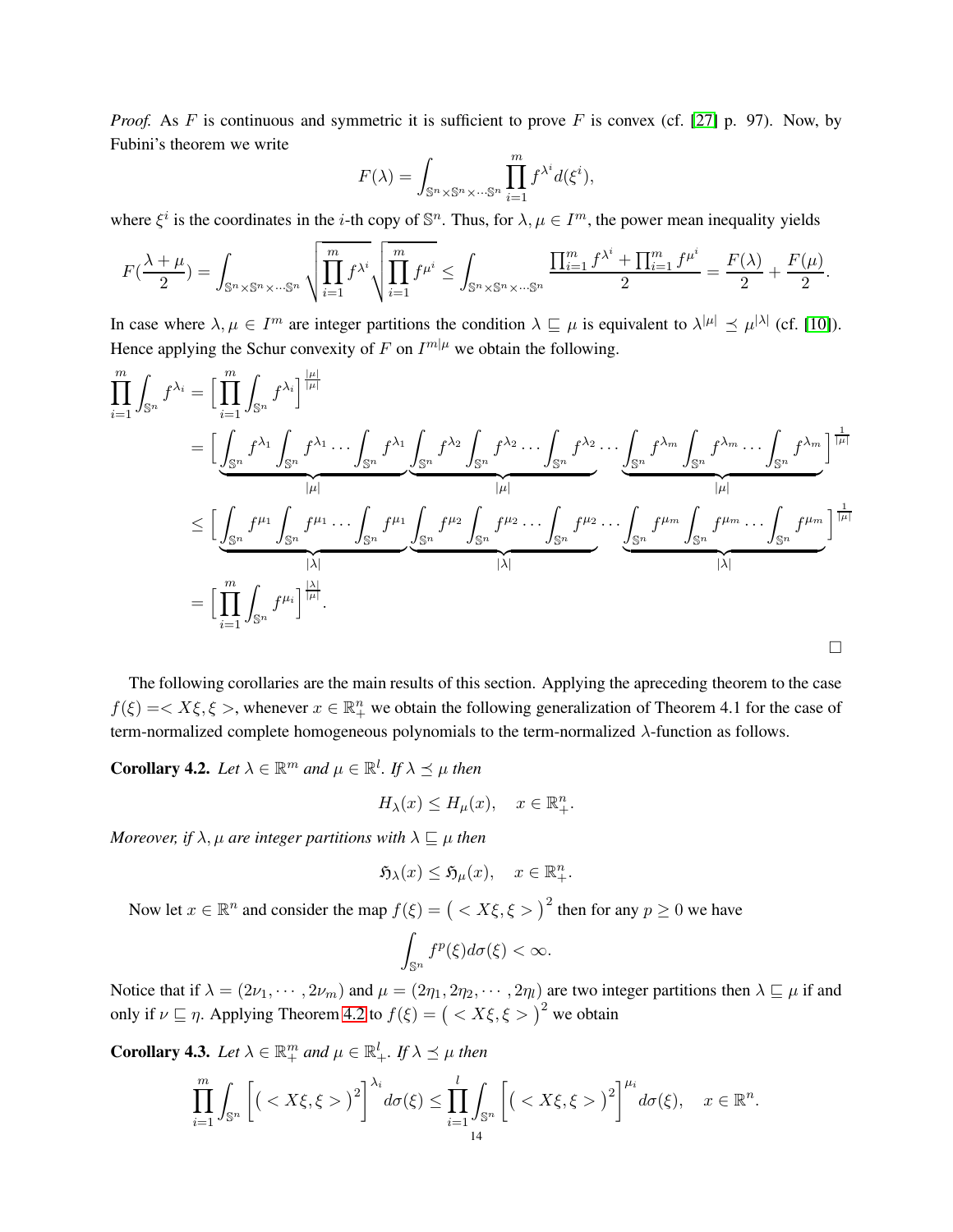*If in addition*  $\nu$ ,  $\eta$  *are integer partitions with*  $\nu \sqsubseteq \eta$  *then* 

$$
\mathfrak{H}_{2\nu}(x) \le \mathfrak{H}_{2\eta}(x), \quad x \in \mathbb{R}^n. \tag{4.13}
$$

Note that applying the above equation to the cases

$$
\begin{cases} \nu = k - 1 \quad \text{and} \quad \eta = k \\ \nu = (k - 1, k + 1) \quad \text{and} \quad \eta = (k, k) \end{cases}
$$

provides us with an entire sequence of inequalities similar to Newton's identities which is valid for all  $x \in \mathbb{R}^n$ . More precisely, we have

<span id="page-14-16"></span>
$$
2^{k-2} \sqrt{H_{2k-2}(x)} \le 2^k \sqrt{H_{2k}(x)}, \quad x \in \mathbb{R}^n
$$
\n(4.14)

and

$$
H_{2k-2}(x)H_{2k+2}(x) \le H_{2k}^2(x), \quad x \in \mathbb{R}^n. \tag{4.15}
$$

Finally,we conclude by noting that [\(4.14\)](#page-14-16) provides a proof for the open problem concerning the sequence of inequalities that was raised in [\[31\]](#page-15-0).

#### **REFERENCES**

- <span id="page-14-12"></span><span id="page-14-5"></span>[1] D. Agbor and W. Bauer, Heat flow and an algebra of Toeplitz operators, *Integral Equations and Operator theory* 70 (2015), pp. 271-299 .
- [2] S. Axler, P. Bourdon and R. Wade, Harmonic Function Theory, *Springer Science and Business Media*, Vol. 137 Graduate texts in Mathematics, 2013.
- <span id="page-14-13"></span>[3] G. Aubrun and I. Nechita, The multiplicative property characterizes  $l_p$  and  $L_p$  norms, *Conflu. Math.*, Vol. 03 No. 04 (2011), pp. 637-647.
- <span id="page-14-7"></span>[4] W. Bauer, Berezin-Toeplitz quantization and composition formulas, *Journal of Functional Analysis* 256 (2009), pp. 3107-3142.
- <span id="page-14-11"></span>[5] W. Bauer and H. Issa, Commuting Toeplitz operators with quasi-homogeneous symbols on the Segal-Bargmann space, *J. Math. Anal. Appl.* 386 (2012), pp. 213-235.
- <span id="page-14-1"></span>[6] R. Bhatia, Matrix analysis, *Springer Science and Business Media,*, 1996.
- [7] R. Bhatia and J .A.R. Holbrook, Unitary invariance and spectral variation, *Linear Algebra Appl.,* 95 (1987), pp. 43-68.
- <span id="page-14-14"></span>[8] Y.-M.Chu, G.-D.Wang and X.-H. Zhang, The Schur multiplicative and harmonic convexities of the complete symmetric function. *Math. Nachr*. 284 (5–6) (2011), pp. 653–663.
- <span id="page-14-0"></span>[9] L. A. Coburn, On the Berezin-Toeplitz calculus, *Proc. Am. Math. Soc.* 129 (11) (2007), 3331-3338.
- <span id="page-14-10"></span>[10] A. Cuttler, C. Greene and M. Skandera, Inequalities for symmetric means, *European Journal of Combinatorics* Vol.32, I 6 (2011), pp. 745-761.
- <span id="page-14-6"></span>[11] G.B. Folland, How to integrate a polynomial over a sphere, *American Mathematical Society*, Vol. 108 No. 5 (2001), pp. 446-448.
- [12] G.B. Folland, Real analysis, *John Wiley, New York*, 1999.
- <span id="page-14-15"></span>[13] C.-K. Fong and J. A.R. Holbrook, Unitarily invariant operator norms, *Canad. J. Math.*, 35 ( 1983), pp. 274-299.
- <span id="page-14-2"></span>[14] I. J. Good, A short proof of MacMahon's 'Master Theorem, *Proc. Cambridge Philos. Soc.* 58 pp. 160.
- <span id="page-14-3"></span>[15] D.B. Hunter, The positive-definiteness of the complete symmetric functions of even order. Math. *Proc. Camb. Philos. Soc.* 82 (2) (1977), pp. 255–258.
- <span id="page-14-4"></span>[16] D.A. Harver, Matrix Algebra From a Statistician's Perspective, *Springer Science and Business Media*, 2008.
- <span id="page-14-8"></span>[17] H.V. Henderson and S.R. Searle, S.R., The vec-permutation, the vec-operator and Kronecker products: a review. *Linear Multilinear Algebra* 9 (1981), pp. 271-288.
- [18] H. Issa, Construction of some classes of commutative Banach and C<sup>\*</sup>-algebras of Toeplitz operators, *C. R. Acad. Sci. Paris*, Ser 1 357 (2019), pp. 389-394.
- <span id="page-14-9"></span>[19] H. Issa, The analysis of Toeplitz operators, commutative Toeplitz algebras and applications to heat kernel constructions, *S.U.B G¨ottingen*, 2012.